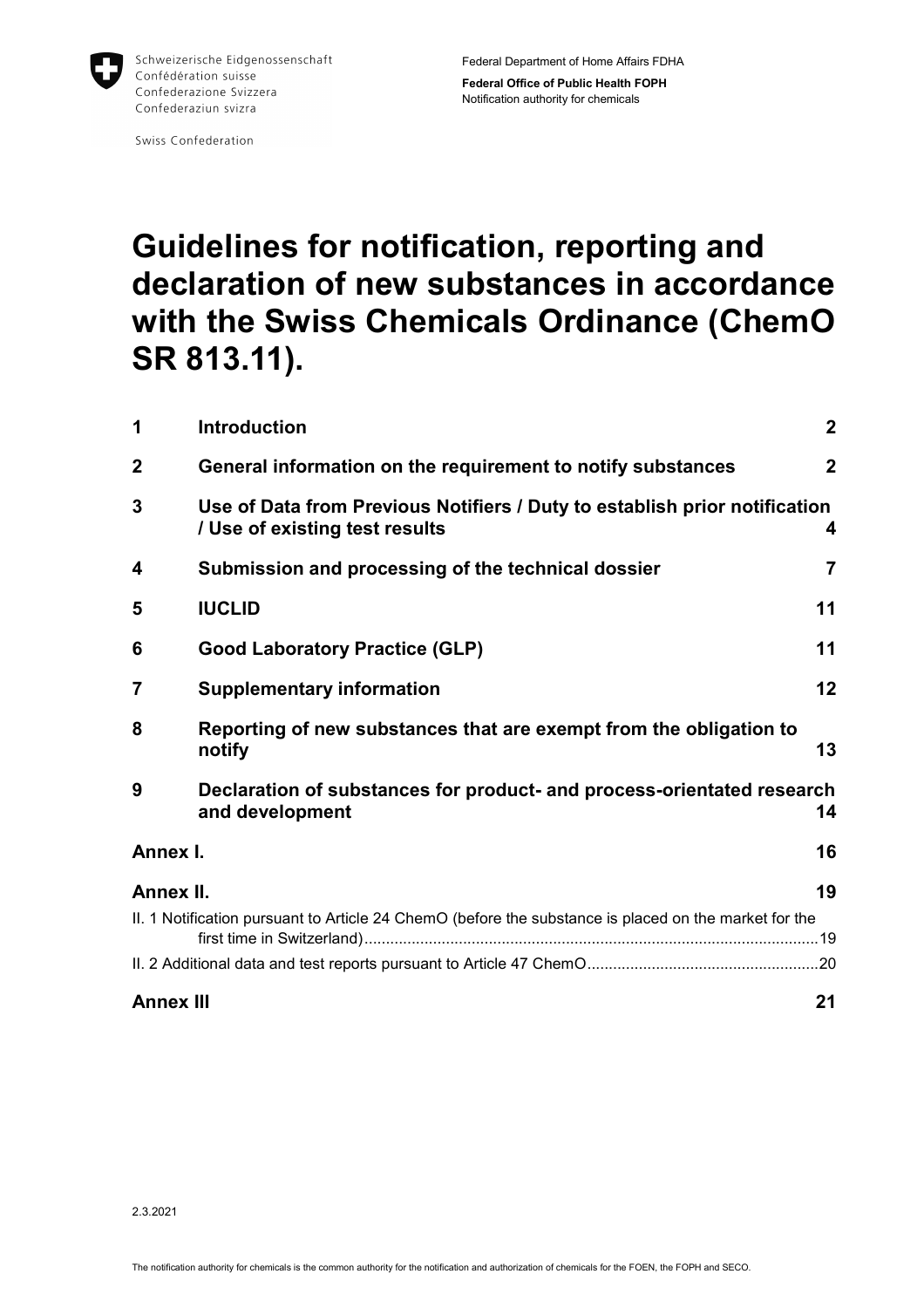# **Terms and conditions / Limitation of liability**

- Although every care has been taken by the Federal Authorities to ensure the accuracy of the information published, no warranty can be given in respect of the accuracy, reliability, up-todateness or completeness of this information.
- The Federal Authorities reserve the right to alter or remove the content, in full or in part, without prior notice.
- In no event will the Federal Authorities be liable for any loss or damage of a material or immaterial nature arising from access to, use or non-use of published information, or from misuse of the connection or technical faults.

### **1 Introduction**

The provisions governing the obligation to notify, report and declare new substances are contained in the Ordinance on Protection against Dangerous Substances and Preparations (Chemicals Ordinance; ChemO, SR 813.11). Please note that the translation of the Chemical Ordinance is for your convenience only. Legal standard is the German, French or Italian version.

The ChemO https://www.admin.ch/opc/en/classified-compilation/20141117/index.html refers repeatedly to the provisions of the EU chemicals legislation, specifically to the following regulations, their annexes, amendments and adaptations:

- (EC) Regulation No. 1907/2006 of the European Parliament and of the Council of 18 December 2006 concerning the Registration, Evaluation, Authorisation and Restriction of Chemicals (**REACH Regulation**)
- (EC) Regulation No. 1272/2008 of the European Parliament and of the Council of 16 December 2008 on the classification, labelling and packaging of substances and mixtures, amending and repealing Directives 67/548/EEC and 1999/45/EC, and amending Regulation (EC) No 1907/2006 (**CLP Regulation**)

### **2 General information on the requirement to notify substances**

The obligation to notify a new substance that is placed on the market in Switzerland (according to article 4, paragraph 1, letter i of the Chemicals Act, ChemA) in quantities of 1 tonne or more per year is stated in article 24 ChemO.

- The manufacturer (the definition includes the importer) must **notify a new substance before it is placed on the market for the first time in Switzerland**.
- The notifier (manufacturer, importer or only representative) must have his habitual residence, registered office or subsidiary in Switzerland.

A new substance must be notified not only as such or as a component of a preparation, but also if it forms part of an object $^{\rm 1}$  from which it can be released when used under normal or reasonably foreseeable conditions of use. Furthermore, the notification authority can require the notification of a substance contained in an object if it assumes that the substance can be released during the use of the object (article 24, paragraph 3, ChemO).

According to article 4, paragraph 1, letter a of ChemA, **new substances** are defined as those which are not existing substances. An existing substance is a substance registered under Article 5 REACH, with the exception of substances that:

-

<sup>1</sup> Object defined according to article 2, paragraph 2, letter a ChemO:

an article, consisting of one or more substances or preparations, which during production is given a special shape, surface or design which determines its end use function to a greater degree than does its chemical composition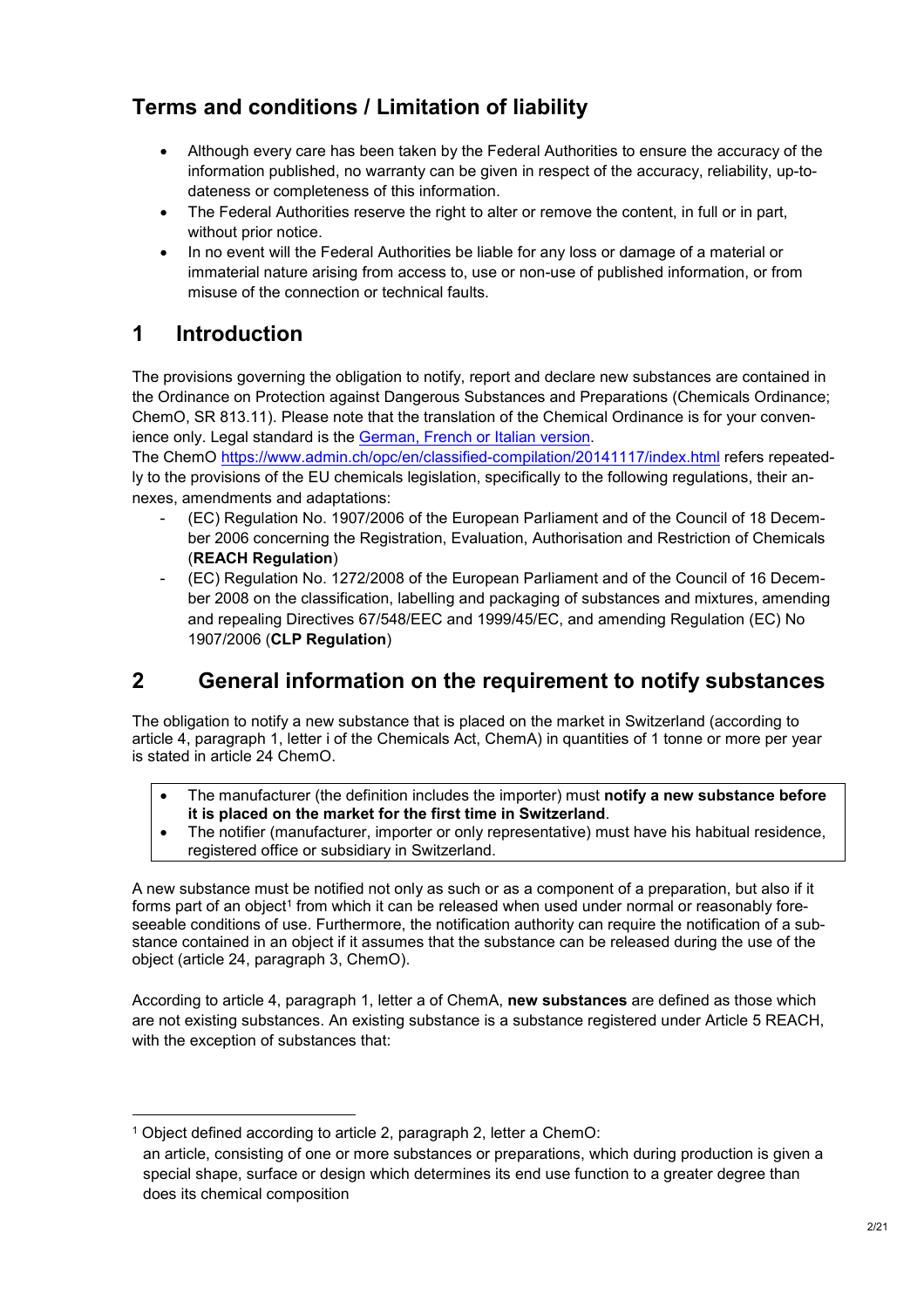- 1. are placed on the market in higher quantities than those registered in the European Economic Area (EEA)<sup>2</sup>; or
- 2.  $\,$  are registered exclusively as intermediates, insofar as they are not monomers $^3$ ; (art. 2 par. 2  $\,$ let. f ChemO).

As of 1 June 2008, substances that are imported or manufactured in the EU or EEA in quantities of 1 tonne or more per year per manufacturer or importer, must be registered with the European Chemicals Agency (ECHA, http://www.echa.europa.eu). Questions on REACH can be referred to the REACH Helpdesk:

REACH-Helpdesk http://www.reach.admin.ch Tel. +41 (0)58 465 12 53 reachhelpdesk@bag.admin.ch

 $\overline{a}$ 

- new substances are subject to notification regardless of classification (exemptions: art. 26 ChemO)
- new substances that are exempt from the obligation to notify must be reported when they are classified as dangerous or PBT or vPvB, nanomaterials purposefully containing fibres or tubes with a length of more than 5 μm.
- If a substance becomes subject to notification because it is no longer registered under Article 5 of the EU REACH Regulation, the manufacturer may continue to place it on the market without notification until the end of the calendar year which follows The Notification Authority may extend the period by a maximum of two years upon reasoned request.
- when a preparation has been reported to the chemical products register, new substances must be notified or reported nonetheless (or declared, as regards substances placed on the market for product and process-orientated research and development only)

Further guidance documents and help for interpretation are available here on New substances in a nutshell (admin.ch):

- Existing substances and new substances
- General map of obligations for substances
- Guidelines Reporting and Notifying new substances in RPC

The notification must be carried out by a natural person or legal entity resident or with an established place of business or subsidiary in Switzerland who intends to manufacture, obtain or import a new substance.

Article 2 paragraph 2 letter d ChemO states that a substance manufactured by **one** company headquartered outside Switzerland may also be notified by an only representative with habitual residence, registered office or subsidiary in Switzerland. In addition to the usual technical dossier documents, the only representative must also submit an authorization from the foreign manufacturer and a list of all the importers whom it represents. The quantity of the new substance which is likely to be imported annually by each of the importers represented on the list must be stated.

 $^{\rm 2}$  a substance may be placed on the market without notification up to a maximum of the upper limit of the registered quantity category. For example, if a substance is registered in the EU in the quantity category 10 -100 tons per year, it may be placed on the market in Switzerland up to a maximum of 100 tons per year without notification.

 $^{\rm 3}$  a substance that is registered exclusively as an intermediate under strictly controlled conditions as defined in Art. 18 para. 4 of the EU REACH Regulation, i.e. without data on the physical, toxicological and ecotoxicological endpoints, may not be used for any other purpose in Switzerland without notification.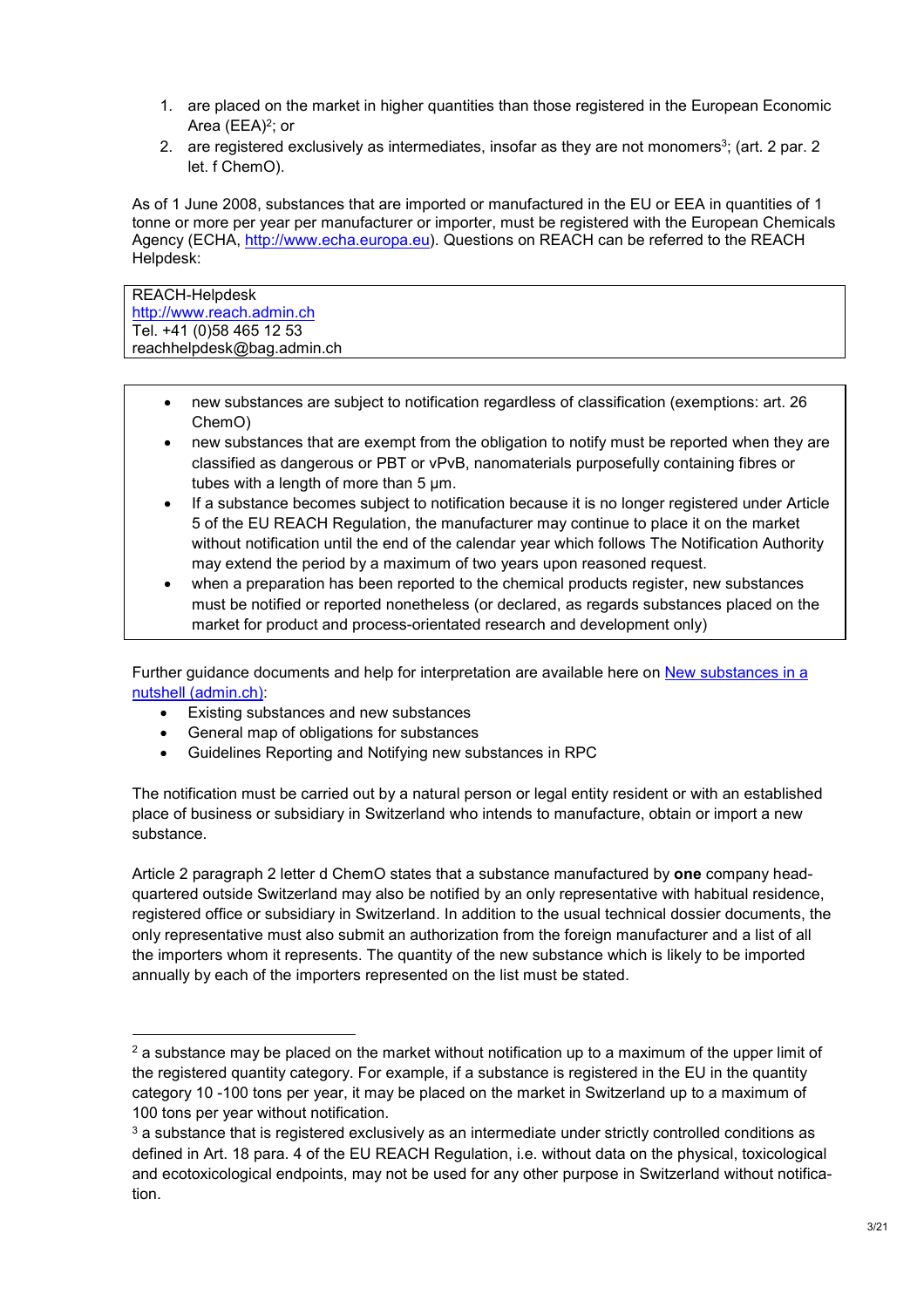- The quantity that a manufacturer places on the market in Switzerland determines the scope of the technical dossier for a notification (see Annex I of these guidelines).
- The same quantity thresholds applicable to registration in the EEA also apply to the notification in Switzerland (1, 10, 100, 1000 t/year).
- The obligation to notify is generally applicable for quantities in Switzerland of more than 1 tonne per manufacturer or importer (exemptions from the obligation to notify in accordance with Article 26 Paragraph 1 Letter c).

The simple fact of exporting a new substance from Switzerland is not considered to be placing on the market as defined in Article 4, Paragraph 1, Letter i of the ChemA. Accordingly, if a new substance is manufactured in Switzerland and exclusively exported, the provisions for notification (Article 24 ff ChemO) do not apply, since these refer to placing on the market.

- The notification authority for chemicals must be informed of substances which do not have to be notified (art. 26 par. 1 let. d ChemO) and which are intended solely for process-orientated research and development (article 34 ChemO, see Chapter 10 of these guidelines).
- Substances which do not have to be notified but which are
- a. classified as dangerous substances
- b. PBT<sup>4</sup> or vPvB<sup>5</sup> (article 4 ChemO, see definition below);
- c. in annex 3 ChemO (candidate list, substances of very high concern)
- d. nanomaterials purposefully containing fibres or tubes with a length of more than 5 μm. must be reported with the notification authority for chemicals (article 48 ChemO) unless they are listed as an exception under article 54 ChemO.

### **3 Use of Data from Previous Notifiers / Duty to establish prior notification / Use of existing test results**

#### **Use of Data from Previous Notifiers**

If the Notification Authority notices that a new substance has already been notified in Switzerland, it communicates the names and addresses of previous notifiers to the notifier.

Pursuant to art. 29 ChemO, the Notification Authority may refer to data from a previous notifier instead of data produced by the notifier if:

- the new notifier proves with a letter of access from a previous notifier that the latter agrees to the Notification Authority consulting its data; or
- the data protection period (5 years after submission of additional information, 12 years after notification in Switzerland) has expired

The notifier must not refer to data from previous notifiers regarding:

- the identity and purity of the substance and the nature of any impurities;
- action to render the substance harmless.

Fee: 500 CHF

For a notification pursuant to art. 29 ChemV (notification by a further notifier) in principle a IUCLID substance export file must be submitted, completed as described in annex III of the present guidance, with the chapters 1-3. If no SDS is provided, chapter 11. Guidance on Safe Use (action to render the substance harmless) has to be completed additionally.

#### **Publication**

-

With reference to Article 73 paragraph 6 of the Chemicals Ordinance (ChemO), the notification authority for chemicals publishes data on notified substances,

<sup>4</sup> Substances are considered persistent, bioaccumulative and toxic (PBT) if they fulfil the criteria defined in Sections 1.1.1–1.1.3 of Annex XIII to the REACH Regulation.

 $^5$  Substances are considered very persistent and very bioaccumulative (vPvB) if they fulfil the criteria defined in Sections 1.2.1 and 1.2.2 of Annex XIII to the REACH Regulation.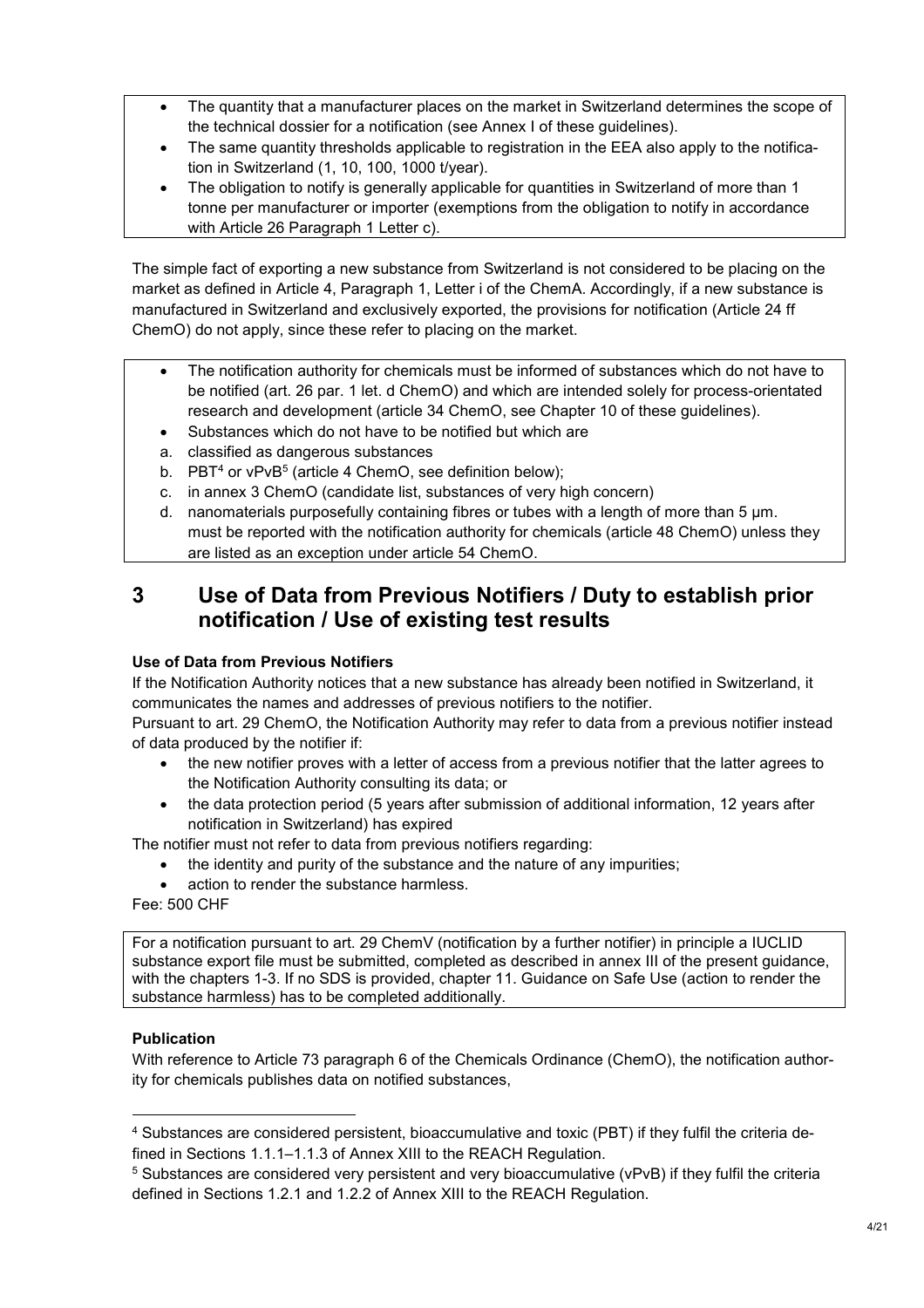- which are in no case confidential according to Article 73 paragraph 5 ChemO<sup>6</sup>
- whose data protection period of 12 years has expired in accordance with Article 30 ChemO.

In the case of the latter, the notification authority for chemicals may use data from previous tests on vertebrate animals for the notification of a second notifier in accordance with Article 29 ChemO without compensation.

The manufacturer must use IUCLID 6 to create a PDF printout of her substance dataset ("create PDF" under "substance dataset") and send it to the notification authority for chemicals as follows:

1. confidential information is flagged as such by the notifier in its IUCLID 6 substance dataset (CBI flag, as when submitting a registration under REACH).

2. before creating the PDF printout, the settings shown in the screenshot below\*\* are made:

- under "Flags for confidentiality" remove "CBI".

- leave "Data for which a confidentiality flag may be set, but it is not".

- under "Detail level of document fields" leave "fields marked "confidential"" empty

3. after creation, the manufacturers must carefully review the PDF excerpt again before sending it to the notification authority for chemicals.

4. the public excerpt will be published on the website of the notification authority for chemicals.

 $\overline{a}$ 

c) the physicochemical properties;

<sup>6</sup> The following are not deemed confidential under any circumstances:

a) the trade name;

b) the name and address of the person subject to notification, declaration or reporting requirements;

d) procedures for proper disposal, for possible recycling or reuse, and for other ways of rendering materials harmless;

e) the summary of results of toxicological and ecotoxicological tests;

f) the degree of purity of a substance and the identity of the impurities and additives that are relevant for classification;

g) recommendations regarding precautions during use and emergency measures in the event of an accident;

h) information that appears in the safety data sheet, with the exception of the identity of intermediates;

i) suitable analytical methods for determining the exposure of human beings and presence in the environment.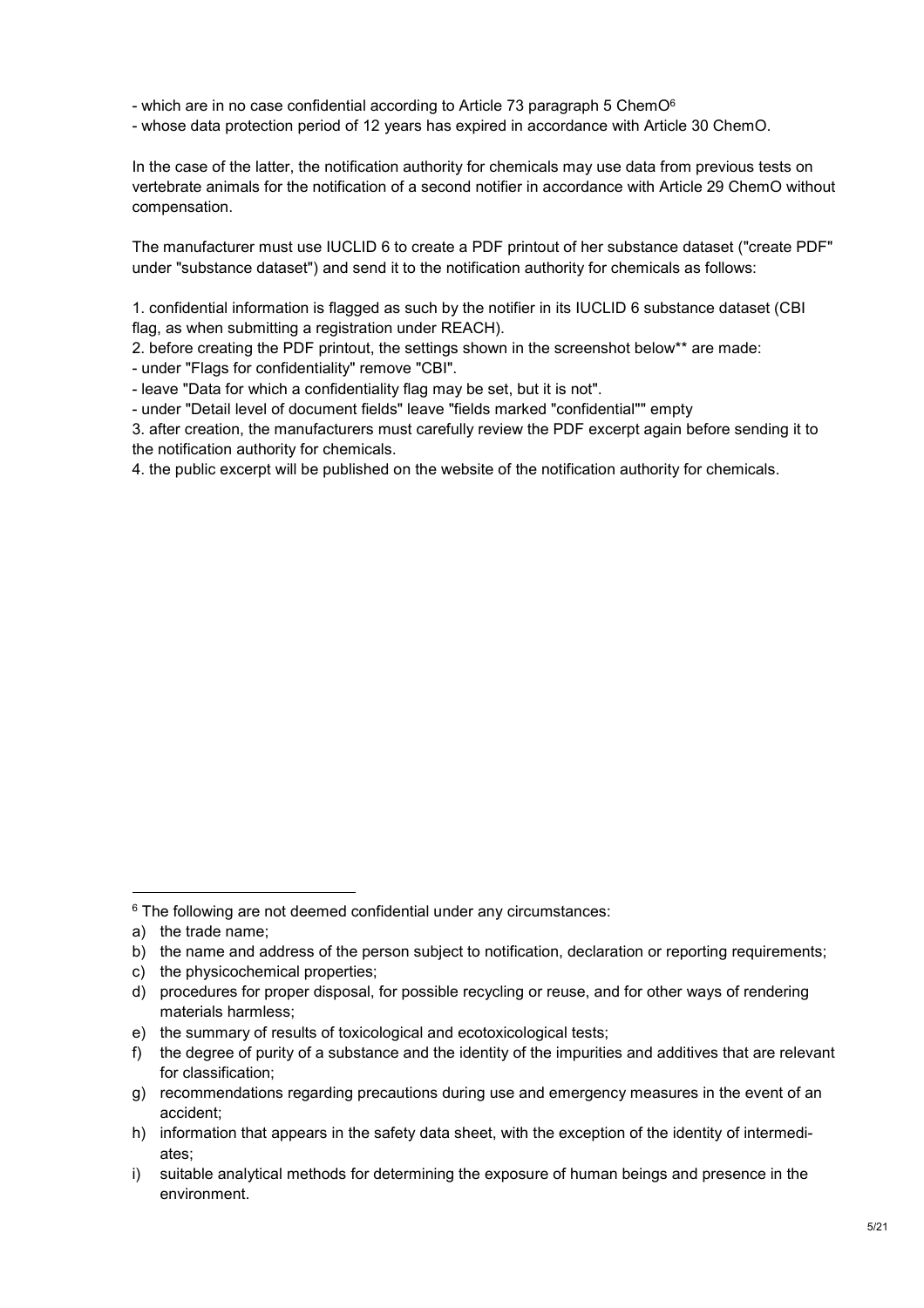#### **PDF/RTF Settings**

Working Context: Complete table of contents

 $\sqrt{\ }$  Include cover page

#### **Included Annotations**

 $\sqrt{\phantom{a}}$  Include annotations

#### Include legal entity

 $\sqrt{\phantom{a}}$  Include legal entity

#### **Detail level of document fields**

 $\boxed{\checkmark}$  Detailed fields (e.g. needed for robust study summaries)

- **Fields marked "confidential"**
- $\sqrt{\ }$  Include fields with no value

#### **Flags for confidentiality**

Select information to be included\*

Data for which a confidentiality flag may be set, but it is not.

 $\times$ 

 $\ddot{\phantom{0}}$ 

 $\times$ 

press Esc to close

#### Flags for regulatory programme

Select information to be included\*

- $\checkmark$  No regulatory purposes
- $\vee$  AU: AICIS
- $\vee$  CA: CEPA
- $\vee$  CA: PCPA
- $\vee$  EU: BPR
- $V$  EU; CLP
- $V$  EU: PPP
- $V$  EU: REACH
- $\checkmark$  JP: CSCL
- $\vee$  NZ: HSNO
- OECD: CoCAP
- ✔ US: EPA HPVC
- $\vee$  US: FIFRA
- $V$  US: TSCA
- $\checkmark$  other:

#### Reduced category content

Reduced category content

Select documents to be included

**Create PDF** 

**Create RTF**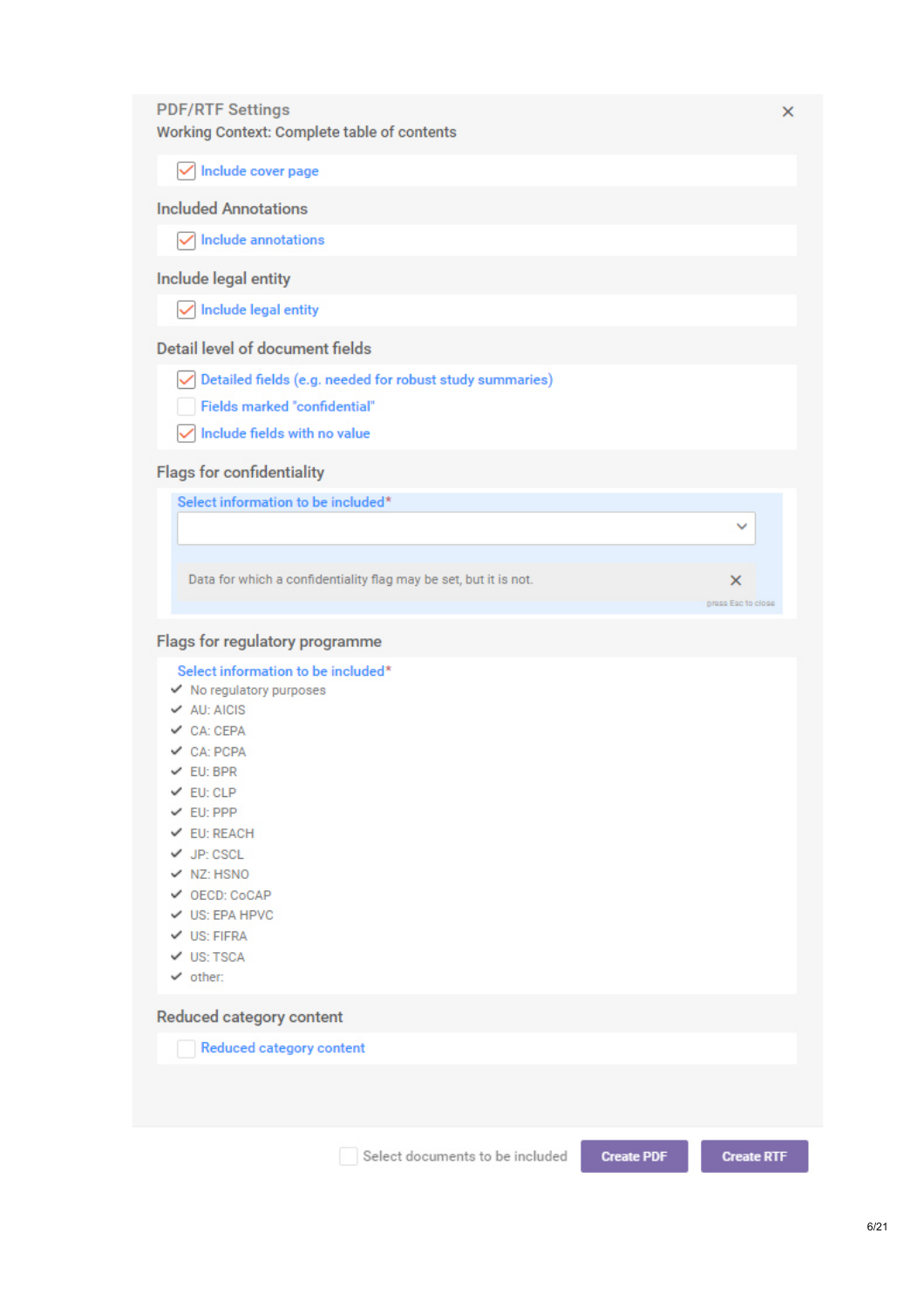#### **Mandatory advance enquiries**

Article 31 ChemO requires all further notifiers to establish whether the substance has already been notified before any studies involving vertebrates are carried out. In this procedure, the potential further notifier must demonstrate its justified interest to the notification authority for chemicals and enquire whether it is necessary to carry out animal studies, which must not be repeated. A justified interest can be claimed, for example, if the requestor seriously intends to notify the substance.

If the notification authority for chemicals already has sufficient information on the substance and if none of the conditions pursuant to art. 29 par. 1bis is met, it

- a. tells previous notifiers about the data use intended by the new notifier, as well as its name and address
- b. informs the new notifier about the names and adresses of the previous notifiers

For such a request, the substance quantity placed on the market must be submitted (art. 31 par. 2 ChemO), as well as substance identity information (described in annex 4 ChemO, which corresponds to section 2 of annex VI REACH).

#### **Use of existing test results (art. 32 and 33 ChemO)**

The first and the further notifier shall make every effort to reach an agreement on data sharing and compensation. They may obtain an arbitration opinion. Previous notifiers are entitled to adquate financial compensation from the second notifier for having had its data used.

If no agreement is reached, the new notifier can ask the notification authority for a decision about the level of the financial compensation. This request can be made 4 months after reception of the information pursuant to art. 31 par. 3 ChemO at the earliest. The new notifiers informs previous notifiers about the request. The notification authority issues the decision about the level of the financial compensation 60 days after reception of the request.

If an arbitration opinion is presented to them, it is binding for the notification authority, unless the parties raise objections pursuant to art. 189 par. 3 of the Swiss Civil Procedure Code. If there is no arbitration opinion, the notification authority particularly considers

- a. the proven efforts made by the previous notifiers for obtaining the test results
- b. the remaining data protection period for the data concerned

The notification authority uses data from previous tests on vertebrates for the notification pursuant to art. 24 ChemO, subject to other agreements between the notifiers, as soon as

- a. the new notifier and the previous notifier have reached an agreement about data sharing and compensation or the notification authority has issued a decision
- b. the new notifier has paid the compensation or has obligated himself to it by a signed promissory letter

### **4 Submission and processing of the technical dossier**

The notifier must write the signed accompanying letter in an official language (German, French or Italian) and submit it on paper or electronically with certified signature (certified signature act, RS 943.03). The official language used by the notifier determines the language in which correspondence between it and the authority will be written. The other documents in the dossier may be written in English instead of an official language. Preferably, submit the notification using the E-application for chemicals (RPC): https://www.rpc.admin.ch/rpc/private/

Submit the technical dossier as an **IUCLID6 export file**. Preferably, upload it using the Eapplication for chemicals (RPC): https://www.rpc.admin.ch/rpc/private/

The data and documents that the technical dossier must contain are listed in Article 27 ChemO. They are the following:

a. the substance quantity placed on the market;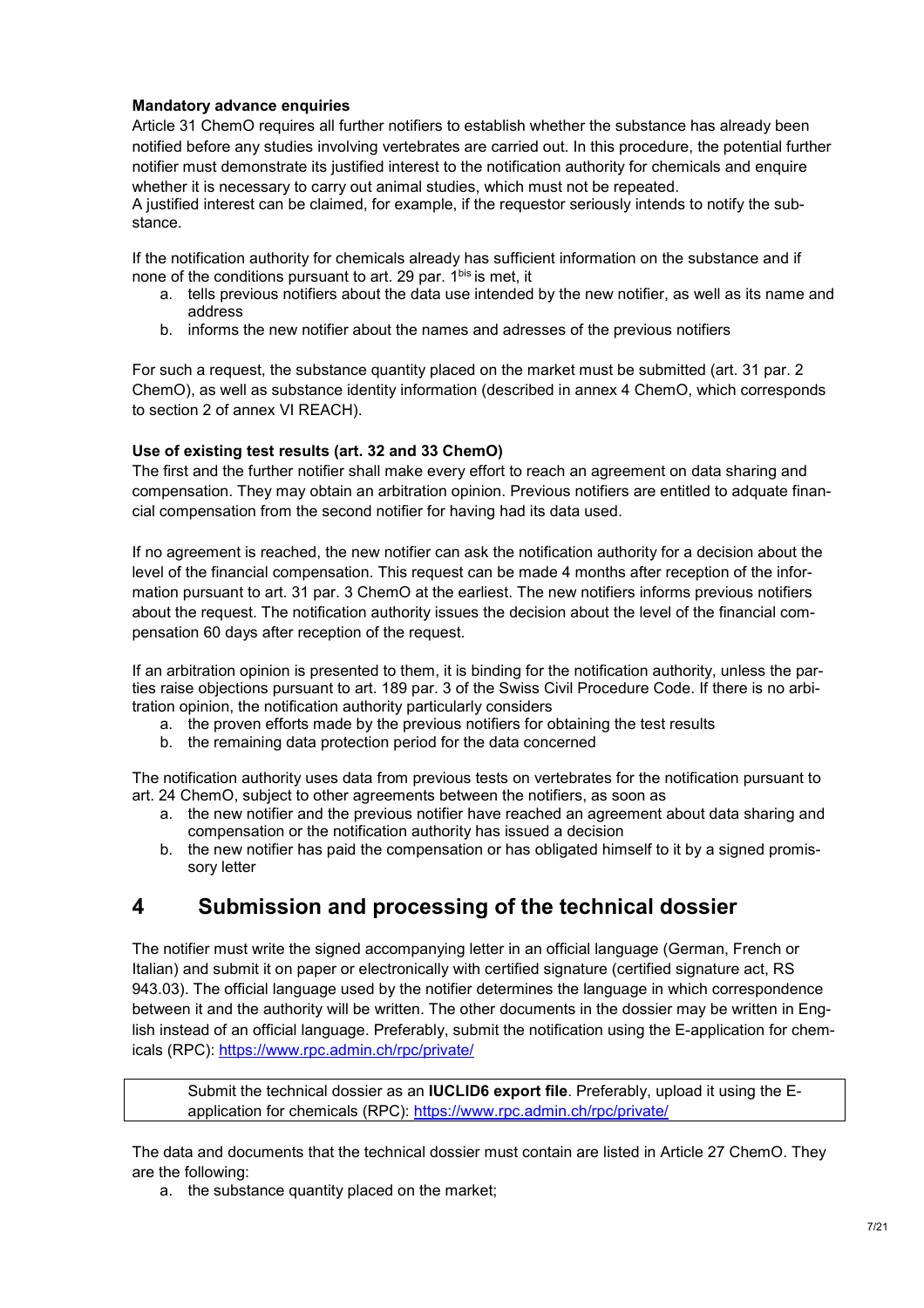- b. a technical dossier with the following details, listed in detail in annex 4:
	- 1. identity of the notifier,
	- 2. identity of the substance,
	- 3. information on manufacture and use,
	- 4. classification and labelling,
	- 5. guidelines on safe use,
	- 6. if applicable, an exposure assessment,
	- 7. robust study summaries relating to the physical and chemical properties,
	- 8. robust study summaries relating to harmful effects on people,
	- 9. robust study summaries relating to harmful effects on the environment;
- c. if the quantity placed on the market per year is 10 tonnes or more: a chemical safety report according article 28;
- d. a proposed safety data sheet in the case of dangerous substances or PBT or vPvB substances.
- e. all available documentation and information on properties, exposure and harmful effects of the substance on people and the environment, unless these are already apparent from the technical dossier according to letter b.

**For substances developed using genetic resources or with traditional knowledge related to them,** the manufacturer must

- inform on his own initiative the notification authority
- indicate the registration number pursuant to art. 4 of the Nagoya Ordinance (NagO, RS 451.61 https://www.admin.ch/opc/en/classified-compilation/20150120/index.html), as a proof of the NagO notification submitted to FOEN https://www.bafu.admin.ch/bafu/en/home/topics/biotechnology/info-specialists/nagoyaprotocol.htmlhttp://www.bafu.admin.ch/biotechnologie/13477/16459/index.html?lang=en

Letter a: The substance quantity that must be stated corresponds to the estimated quantity that is manufactured, imported or placed on the market in the calendar year of notification. If the notification is only submitted towards the end of the year (e.g. in November), the quantity for the next complete calendar year must be stated.

*Letter b, section 6: If the substance quantity placed on the market is less than 10 tonnes per year, a* 

*simplified exposure assessment is sufficient. If this quantity is exceeded, a comprehensive exposure assessment must be carried out as part of the chemical safety assessment (see letter c).* 

*Letter b, sections 7-9: A "robust study summary" according to article 2, paragraph 2, letter n, ChemO, is a detailed summary of the aims, methods, results and conclusions of a comprehensive test report, with information sufficient for an independent assessment of the test, such that, if possible, the comprehensive test report need not be consulted. Robust study summaries replace the full study reports and facilitate the assessment, provided they are of good quality. If this is not the case, full studies should be submitted and the authorities can ask the notifier to submit a full study report.* 

*Letter c: A chemical safety report is required* 

- *for new substances subject to notification and whose substance quantity placed on the market is 10 tonnes per year or more or if*
- *the chemical safety report is available in the EEA, provided that it can be obtained by the manufacturer with reasonable effort;*

*The chemical safety report contains the chemical safety assessment according to the provisions of Annex I REACH. The chemical safety assessment comprises the following steps (article 28, ChemO):* 

- *a. human health hazard assessment;*
- *b. physicochemical hazard assessment;*
- *c. environmental hazard assessment;*
- *d. PBT and vPvB assessment;*
- *e. if the substance fulfils the criteria specified in Article 14 paragraph 4 REACH:*
- *1. an exposure assessment covering all identified uses,*
- *2. a description of the risks associated with all identified uses.*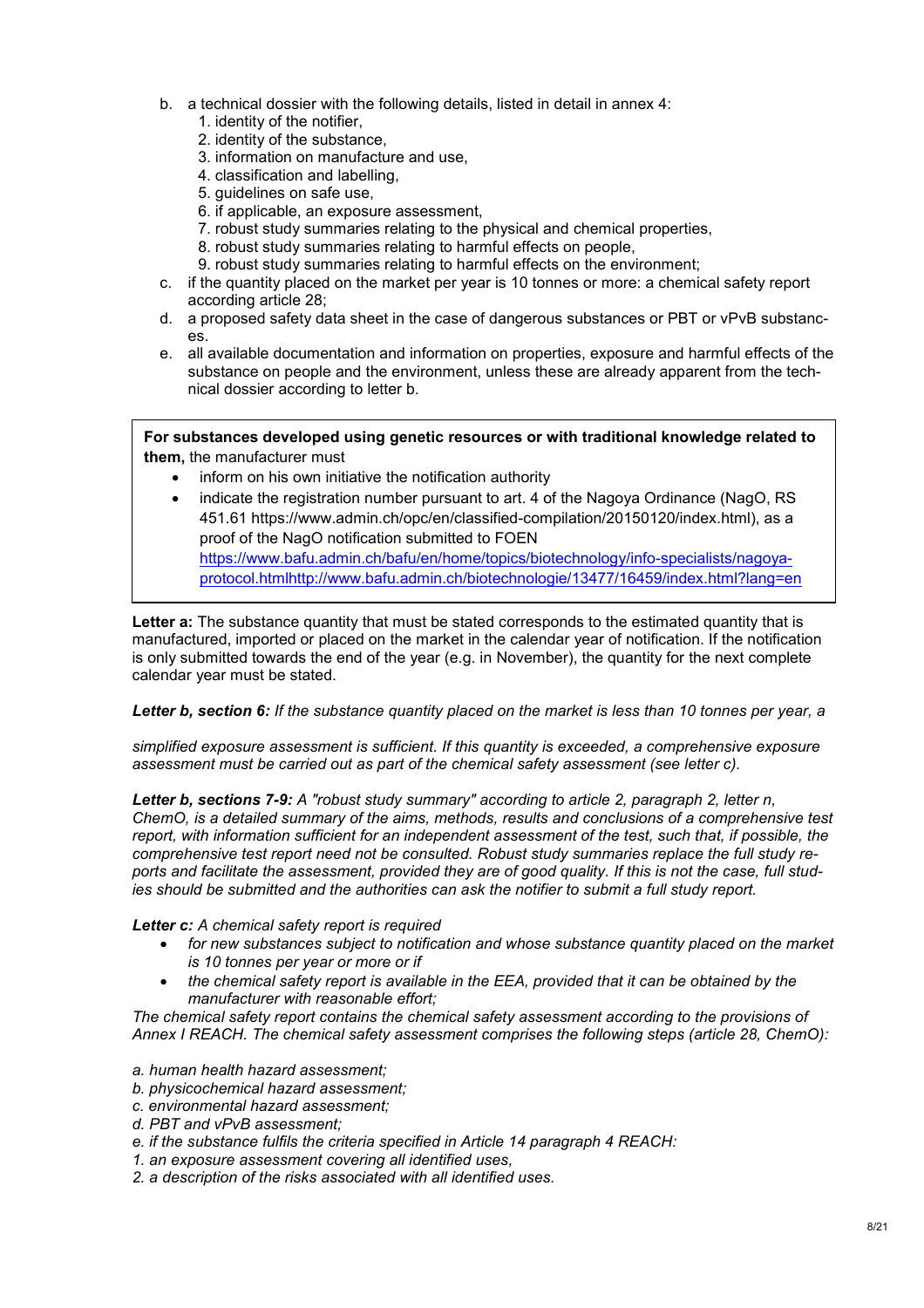*A chemical safety report is not required for new substances placed on the market in the form of preparations provided the concentration of the substance is below the following levels:* 

*a. the cut-off values referred to in art. 11 (3) CLP b. 0.1 percent by weight for PBT or vPvB substances.* 

*Letter d: If the new substance is imported as such, a corresponding safety data sheet in accordance with the requirements of article 20, ChemO, must be submitted with the notification dossier if the substance is dangerous, PBT or vPvB. If the substance is imported in a preparation or in an object, the submission by the notifier of the manufacturer's safety data sheet is recommended.*

The notification must contain **all available documentation and information** on

- properties
- exposure and
- harmful effects

of the substance on people and the environment, unless these are already apparent from the technical dossier. If certain data cannot be submitted, **at least a dossier corresponding to the quantity placed onto the market in Switzerland must be submitted, together with all information the manufacturer disposes of.**

The notification authority can request the full study reports and, if available and procurable by the notifier with reasonable effort: robust study summaries or test reports exceeding the scope of the technical dossier and which are relevant to the assessment and to classification (article 27, paragraph 5, ChemO).

Submit the technical dossier as a **IUCLID 6 export file**. Consult Annexes I and III to these guidelines to find out which Chapters you need to complete.

The IUCLID software (International Uniform Chemical Information Database) can be obtained free of charge either as a standalone version or networked version (see chapter 6 of these guidelines). The electronic IUCLID export file (\*.i6z) can simply be submitted electronically. Preferably, upload it using the E-application for chemicals (RPC): https://www.rpc.admin.ch/rpc/private/. A printout should not be sent in addition!

All data required should be entered in the mandatory notification form, i.e. in the relevant fields of IU-CLID. The technical dossier must be submitted to the notification authority for chemicals. **Preferably, submit the notification using the E-application for chemicals (RPC):**  https://www.rpc.admin.ch/rpc/private/

The notification authority for chemicals will examine the dossier for formal completeness. This includes, for example, checking whether the test reports for non-clinical tests assessing properties dangerous for health or the environment that have been submitted have been produced in compliance with the principles of Good Laboratory Practice (GLP) as specified in the Good Laboratory Practice Ordinance (GLPO; SR 813.112.1).

The notification authority will only forward the dossier to the evaluation units (State Secretariat for Economic Affairs (SECO), the Federal Office of Public Health (FOPH) and the Federal Office of the Environment (FOEN)) if it is complete. It is therefore recommended that the notifier should first use the IUCLID **"working context" "validate" function** (setting of the quantity range according to the substance quantity placed on the market). See Chapter 6 of these guidelines.

The evaluation units will examine the aspects of the dossier for which they are responsible to see whether the data are complete and plausible in scientific terms and whether the test reports are based on tests as required by art. 43 ChemO.

If a test is neither recognised by the European Commission nor specified in the OECD testing guidelines, or the notifier can plausibly explain why a specified method is not suitable for determining a physical or chemical property of the substance, other test methods may be used. In this case, howev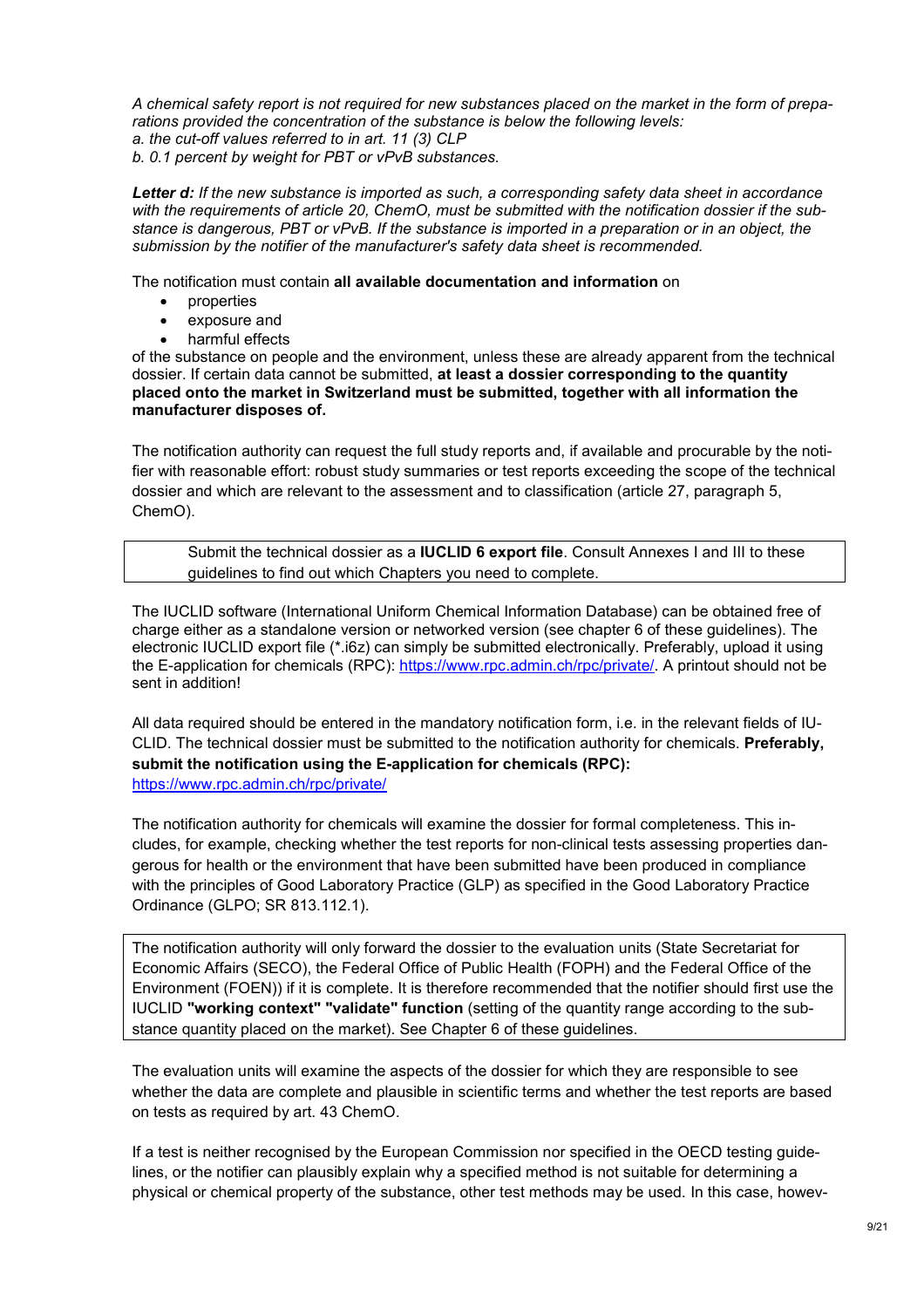er, the notifier must be able to demonstrate that the tests produce valid results and that animal welfare has been taken adequately into consideration if animal studies are carried out (article 43, paragraph 3, ChemO).

#### **Targeted risk assessment**

Art. 16 ChemA stipulates that new substances subject to notification must undergo a targeted risk assessment, without indicating when this has to happen. Art. 37 par. 2 ChemO states more precisely that in specific cases a targeted risk assessment can be conducted during evaluation of notification data.

A targeted risk assessment often requires additional information and a delay of several months. Evaluation unit's experience has shown that there are particular situations where it is possible to assess a specific risk and to fix risk reduction measures during evaluation of notification data already. If for instance the dossier data indicate a positive mutagenicity and the foreseen use of the substance is not limited to a professional activity, then the authorities may prohibit the distribution to private users, at least as long as this property has not been better evaluated. If the authorities do have access to information that is not contained in the notification data, they may use them for risk assessment.

For the authorities as well as for the notifier, it is more efficient is the result of this targeted risk assessment is communicated in one single step, i.e. with the notification's acceptation (see art. 39 par. 2 ChemO). As stipulated in art. 16 ChemA, the notifier is informed about the proposed risked management measures and consulted, before a decision is taken. No further tests are requested (art. 16 par. 1 ChemA) at this stade of risk assessment so that the notification process be met, unless the notification dossier must be completed pursuant to art. 38 par. 2 ChemO.

#### **Acceptation of the notification**

If the dossier is incomplete or flawed, the notification authority for chemicals will request the notifier to remedy this situation (article 38 ChemO). If examination of the dossier shows that it is complete and adequate for assessing the dangers and risks associated with the substance, the notification authority for chemicals will decide to accept it in agreement with the evaluation units (article 39 ChemO).

If a targeted risk assessment was performed in parallel with evaluation of the notification dossier and if risk management measures have to be taken, they are indicated in the decision accepting the notification.

A **targeted risk assessment** can be performed in parallel with the evaluation of a notification. Risk management measures to be taken by the notifier are announced in the decision.

The authorities have a period of 60 days in which to examine a notification (article 40 ChemO). The period<sup>7</sup> begins on the day after the complete technical dossier is received by the notification authority for chemicals. It ends at the end of the last day of the period.

If the notification authority for chemicals does not decide to accept the notification or does not comment materially on the notification within the period of time mentioned before, the substance may be placed on the market once this period expires (article 40 letter b ChemO). If the authorities request supplementary data or documents, the period starts again.

<sup>7</sup> Article 22a of the Administrative Procedures Law (VwVG, SR 172.021) Suspension of deadlines

-

Statutory and official deadlines which are determined in days are suspended:

a from the seventh day before Easter until and including the seventh day after Easter;

b from 15 July to 15 August inclusive;

c from 18 December to 1 January inclusive.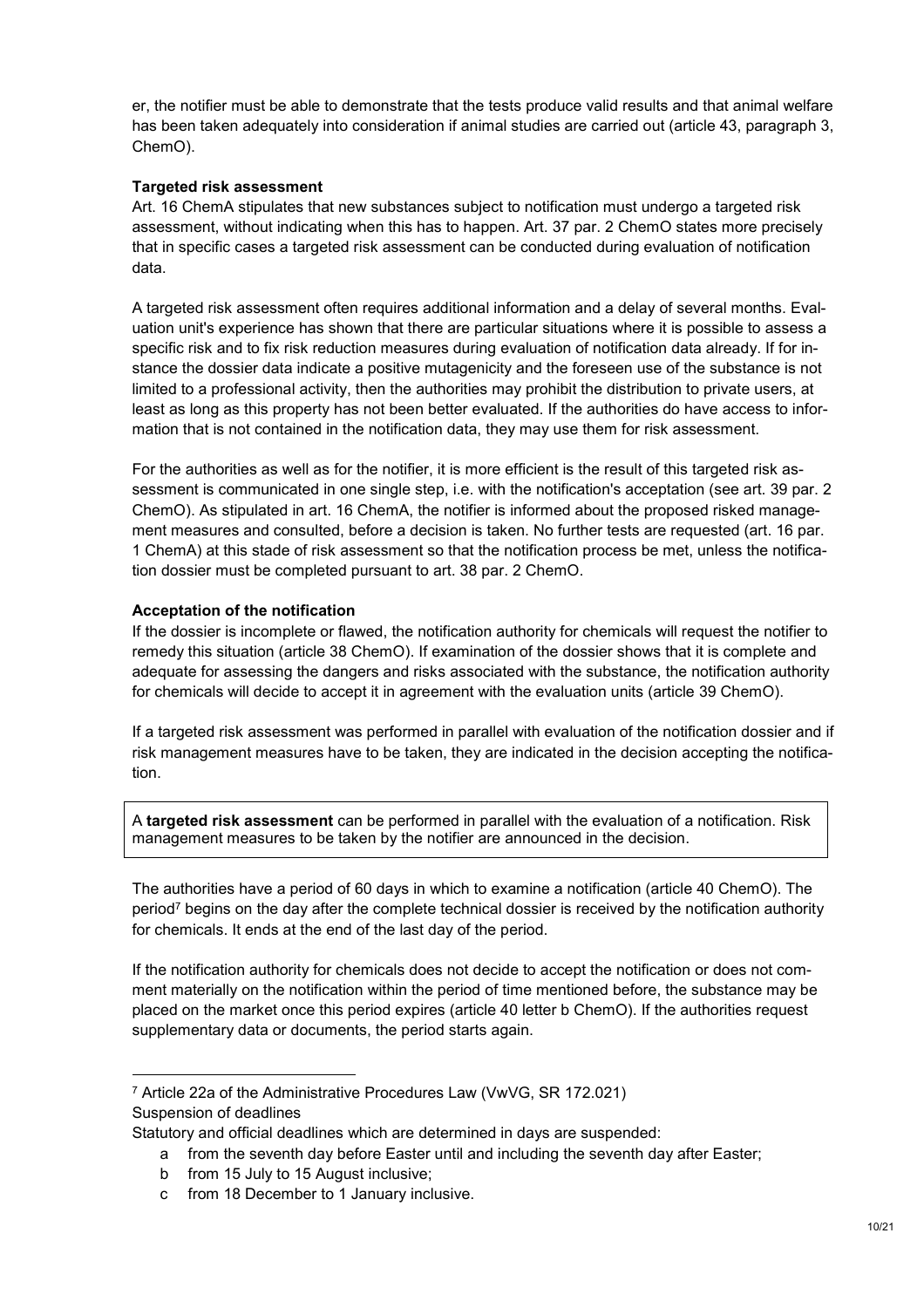Once the procedure has been completed, the notifier will receive an invoice for the processing fee. The fee is determined by the amount of work performed by the authorities and is based on the Chemical Fee Ordinance (ChemGebV, SR 813.153.1). See annex II of the present quidance document.

During the first six years after the reporting, declaration or notification of a new substance, an alternative chemical name request is not necessary. After that, the chemical name pursuant to art. 18 (2) CLP must be used, or a request for using an alternative chemical name must be submitted (art. 14 and 15 ChemO).

# **5 IUCLID**

In the EU, the IUCLID software is required for registering substances (Article 111 REACH). This program and all associated documents and supplementary databases can be downloaded free of charge from the following address:

http://https://iuclid6.echa.europa.euhttps://iuclid6.echa.europa.eu

Submit IUCLID export files (but not the write-protected dossier files, see Annex III of these guidelines) to the notification authority for chemicals preferably **using the E-application for chemicals (RPC):** https://www.rpc.admin.ch/rpc/private/

In **IUCLID use the "validate" function under "working context"** (setting of the quantity range according to the relevant substance quantity specified in Article 25 ChemO). Check the dossier for completeness prior to submission. As a result:

- the number of queries from the notification authority is minimized
- forwarding to the evaluation unitsis accelerated (the notification period begins on the day after receipt of the **complete** notification dossier at the notification authority for chemicals)
- the risk of a dossier being rejected due to missing data is reduced

Submit additional or supplementary test report summaries as an export file (allows the relevant endpoints to be imported).

In the event of problems with IUCLID, support is available from the REACH helpdesk

### **6 Good Laboratory Practice (GLP)**

The ordinance on good laboratory practice (OGLP, RS 813.112.1) rules how tests comply with the requirements of Good Laboratory Practice. Pursuant to art. 13 OGLP, the following may be used to demonstrate compliance:

- A document showing that the tests were carried out by a testing body which at the time of testing was listed in the Swiss directory of testing bodies which comply with the principles of GLP;
- A signed test report (draft not acceptable) in which the study director confirms in an official language or in English that the test was carried out in compliance with the principles of GLP.

For notification dossiers with robust study summary but without study reports, copies of the Swiss or foreign GLP attestations must be **either attached in IUCLID or sent in separately**

If the test has been carried out in another country, the test report must be accompanied by a directory or certificate from the competent authority showing that the testing body was participating in the official monitoring programme at the time of testing. The notification authority for chemicals may request different documentation from countries which are not members of the Organization for Economic Cooperation and Development (OECD) if this documentation is necessary to evaluate compliance with the principles of GLP.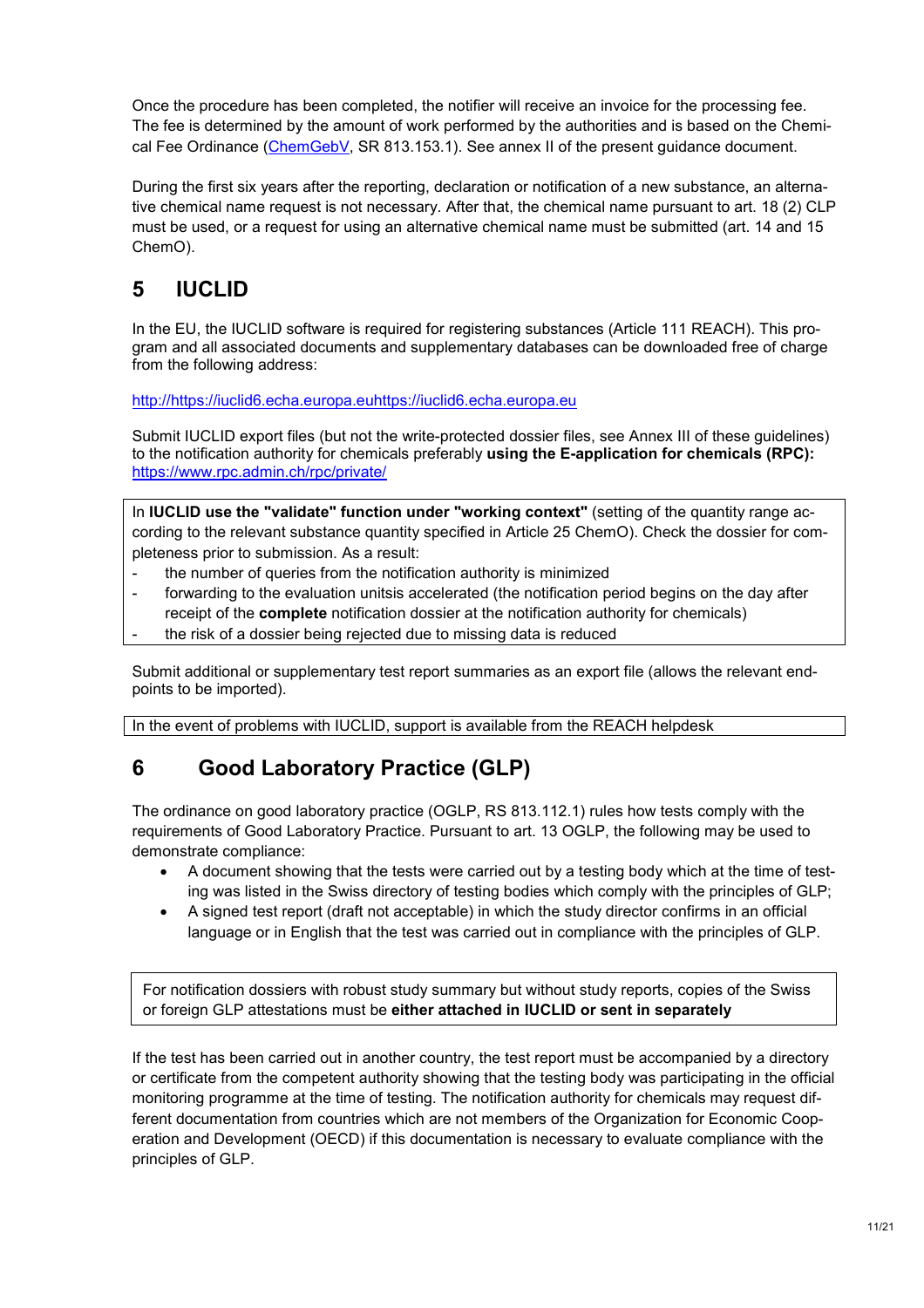# **7 Supplementary information**

In addition to the data provided when the notification is submitted, additional data and test reports may be necessary if certain volumes are exceeded.

Article 46 paragraph 1 letter b ChemO requires the notifier to inform the notification authority for chemicals immediately and unbidden in writing if the substance quantity placed on the market is expected to reach one of the quantity thresholds according to article 47, paragraph 1, ChemO (10 tons, 100 tons, 1000 tons or more per year, respectively). In this case the notifier must specify which tests it intends to carry out in order to produce the supplementary information (see table below). This corresponds to the provisions of the REACH Regulation and, particularly for tests on vertebrates, animal protection requirements. After receiving this information, the notification authority for chemicals shall inform the notifier about the relevant data already in its possession (article 32 and article 47, paragraph 2, ChemO). Once the tests have been specified, the authorities will draw up a timetable for the implementation of the additional tests after consulting the notifier and taking account of test programmes that are already under way in the EEA.

| <b>Article in the ChemO</b>          | quantity placed on the market                  | Additional data and<br>test reports                                                                                                                                      |
|--------------------------------------|------------------------------------------------|--------------------------------------------------------------------------------------------------------------------------------------------------------------------------|
| Article 47, paragraph 1,<br>letter a | for quantities of 10 tonnes or more per year   | Information according<br>to Annex 4, section 9,<br>letter b and section 10,<br>letter b, and a chemical<br>safety report according<br>to article 28                      |
| Article 47, paragraph 1,<br>letter b | for quantities of 100 tonnes or more per year  | Information according<br>to Annex 4, section 8,<br>letter b, section 9, letter<br>c, section 10, letter c,<br>and a chemical safety<br>report according to<br>article 28 |
| Article 47, paragraph 1,<br>letter c | for quantities of 1000 tonnes or more per year | Information according<br>to Annex 4, section 9,<br>letter d, section 10,<br>letter d, and a chemical<br>safety report according<br>to article 28                         |

Additionally to information submitted during notification or which are described in the technical dossier depending on the quantities placed on the market, all new information available must be submitted. Furthermore, unsolicited submission of documents concerning exposition and properties of the substance is mandatory (e.g. new robust study summaries, chemical safety report).

If the risks associated with a substance cannot be adequately evaluated, the notification authority will, if so requested by an evaluation unit, require the notifier to submit additional information or tests relating to the substance or its transformation products (article 47, paragraph 3 ChemO).

Supplementary to the above data and test reports, the notification authority for chemicals may request the notifier to provide individual or all test reports which exceed the scope of the technical dossier and which have been prepared or commissioned by the notifier or can be obtained with a reasonable effort.

Furthermore, article 46 paragraph 1 letters a and c to g ChemO stipulates that the notifier must inform the notification authority for chemicals immediately in writing if:

- a. the following details, listed in detail in annex 4, ChemO, change:
	- 1. identity of the notifier,
	- 2. identity of the substance,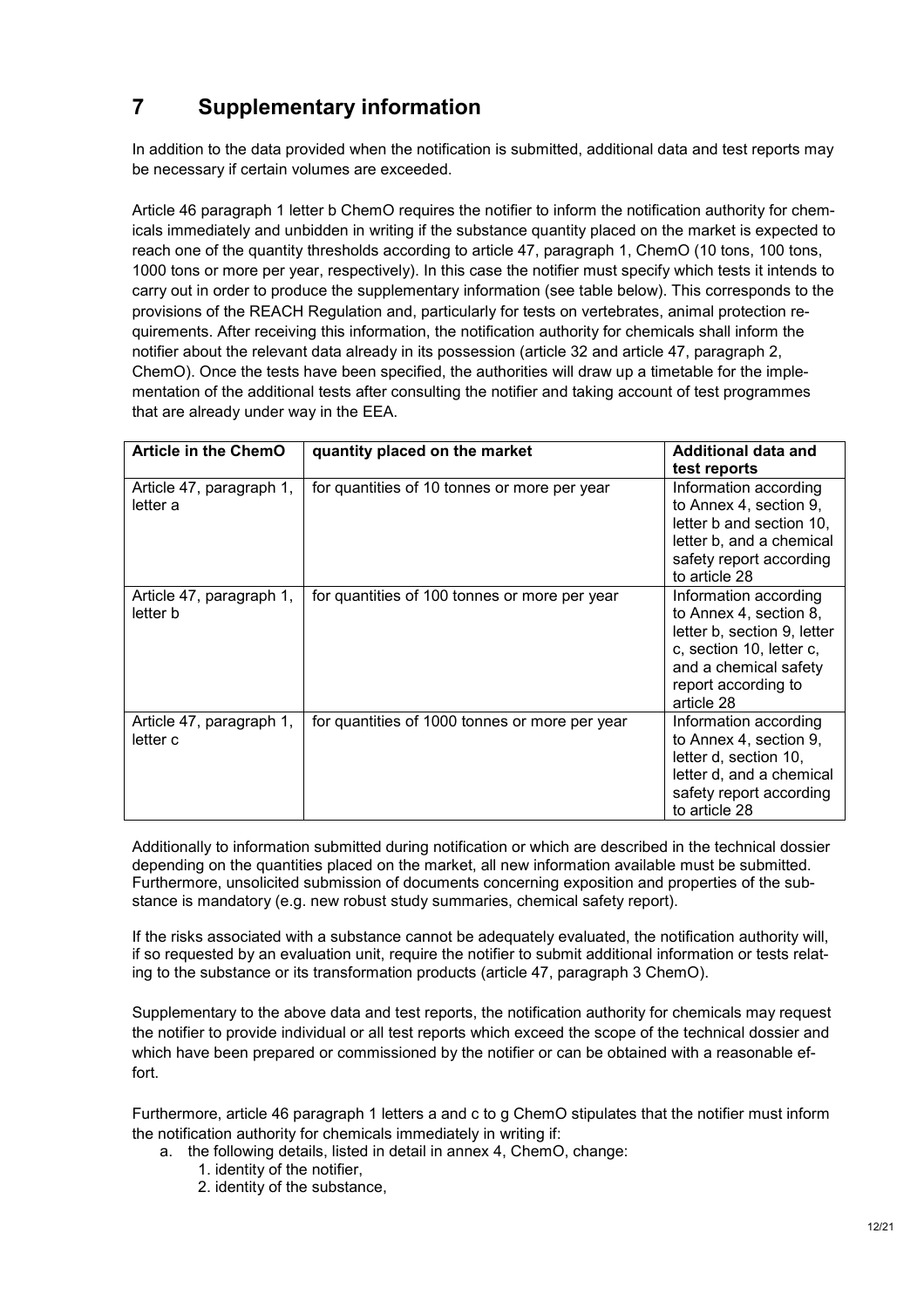- 3. information on manufacture and use,
- 4. classification and labelling,
- 5. guidelines on safe use,
- 6. any implemented exposure assessment,
- c. the substance quantity placed on the market has more than doubled or more than halved compared to the last notified quantity;
- d. the notifier has new information about the effect of the substance on humans or the environment;
- e. the notifier places the substance on the market for a new use, or is aware that the substance is being used for purposes that it has not disclosed to the notification authority;
- f. the notifier produces, or commissions, test reports for the substance that exceed the scope of the technical dossier specified in article 27, paragraph 2, letter b;
- g. it can obtain further test reports that exceed the scope of the technical dossier specified in article 27, paragraph 2, letter b.

In this context, only representatives and importers are required to fulfil the following obligations:

- The only representative must ensure that it has up-to-date information, particularly concerning the volumes of a substance which are imported annually by the importers whom it represents.
- Importers who use an only representative to notify a new substance must inform the latter on an annual basis of the volume of a substance which has been imported.

### **8 Reporting of new substances that are exempt from the obligation to notify**

For dangerous or PBT, vPvB substances subject to a mandatory notification or declaration procedure, an additional reporting is not required. However, manufacturers of new substances that are exempt from notification according to article 26, ChemO (see Chapter 3 of these guidelines), must report these within 3 months after first placing them on the market and independently of the obligation to establish a SDS (art. 48, art. 19 ChemO):

- a. dangerous substances
- b. substances assessed as PBT or vPvB;
- c. substances in annex 3 ChemO (candidate list)
- d. nanomaterials purposefully containing fibres or tubes with a length of more than 5 μm. Materials with a water solubility of less than 100 mg per liter or with a half-life of 40 days or more in the lungs are considered being biopersistent.

The reporting must contain the following data:

- a. the manufacturer's name and address;
- b. name of the person responsible for placing on the market in the EEA in accordance with art. 17 par.
- 1 let. a CLP, if the manufacturer's identity is not mentioned on the label;
- c. the chemical name according to art. 18 par. 2 let a-d CLP
- d. the CAS number,
- e. the EC number,
- f. the classification and labelling;

g. uses

- h. for substances dangerous to the environment: the annual quantity placed on the market
- i. for nanomaterials:
	- composition, particle shape and average particle size as well as, if available, particle size distribution, specific surface to volume ratio, surface coating and surface functionalisation
	- the estimated quantity to be placed on the market in one of the following categories: less than 1
	- kg 1–10 kg, 10–100 kg, 100–1000 kg, 1–10 t, 10–100 t, more than 100 t,
- j. if applicable, the identification as a PBT or vPvB substance

k. the chemical safety report available in the EEA, provided the manufacturer can reasonably be expected to obtain it;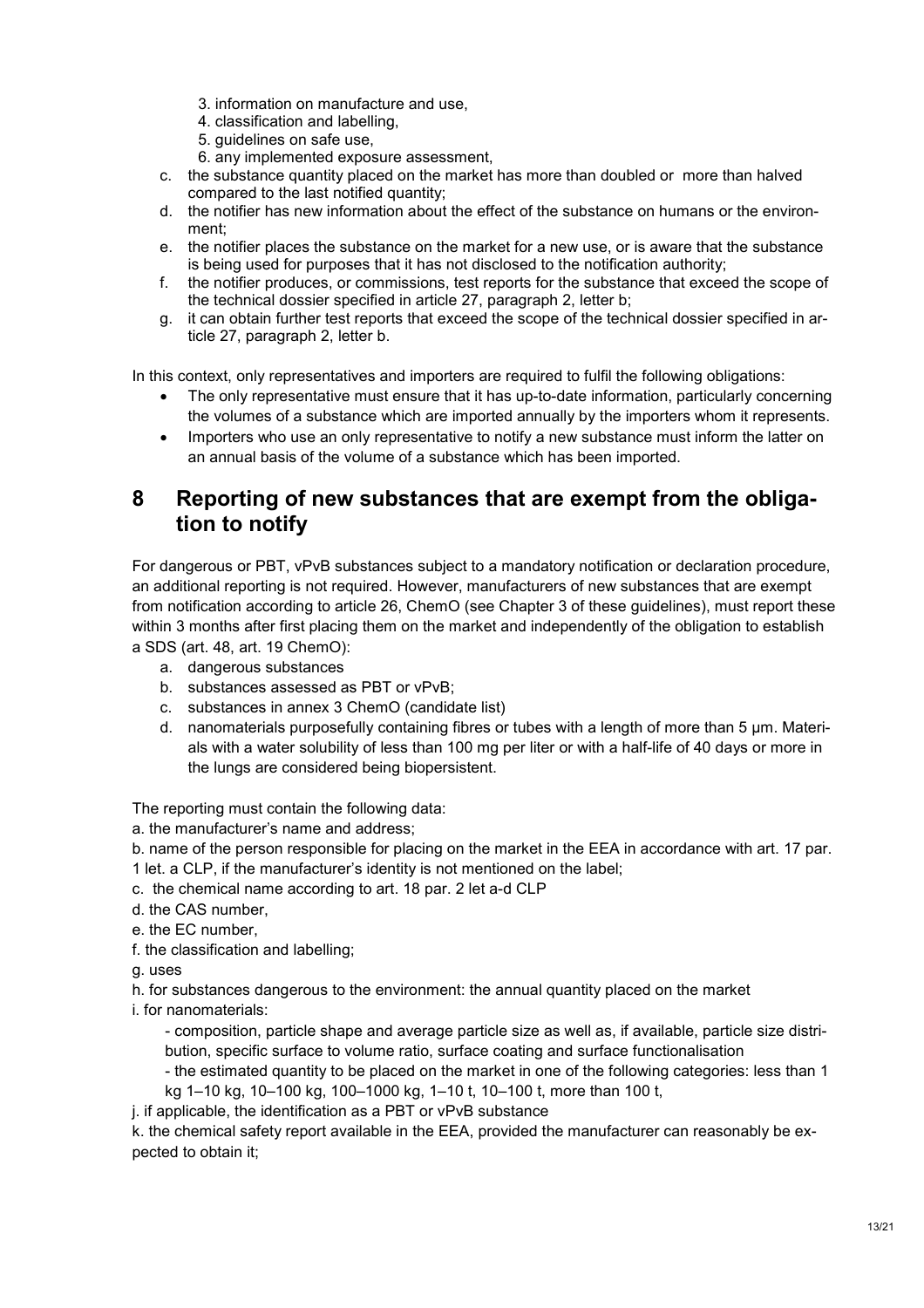**Reporting is to be submitted to the notification authority for chemicals using the E-application for chemicals (RPC):** https://www.rpc.admin.ch/rpc/private/

Although the authorities do not issue any order, they can evaluate the submitted data. According to article 26, paragraph 2, ChemO, they can require certain test reports from the notifier, if there is reason to assume that a substance may represent a danger to humans or the environment.

#### **Exemptions to the obligation to report are listed in Article 54 ChemO.**

#### **Intermediates subject to the obligation to report**

- Intermediates in the form of monomers which are new substances
- Intermediates which are given to third parties, leaving the manufacturing site and placed on the market in quantities > 100 kg/a

#### **Intermediates exempted from the obligation to report**

Intermediates that

1. are not given to third parties,

2. do not leave the manufacturing site, or

3. are placed on the market in quantities less than 100kg per year

| intermediate | given to<br>third parties | leaves the manufac-<br>turing site | placed on<br>the market<br>in quanti-<br>ties > 100<br>kg/a | obligation to<br>report |
|--------------|---------------------------|------------------------------------|-------------------------------------------------------------|-------------------------|
|              | ves                       | yes                                | yes                                                         | yes                     |
|              | yes                       | yes                                | no                                                          | no                      |
|              | yes                       | no                                 | no                                                          | no                      |
|              | yes                       | no                                 | yes                                                         | no                      |
|              | no                        | yes                                | yes                                                         | no                      |
|              | no                        | yes                                | no                                                          | no                      |
|              | no                        | no                                 | yes                                                         | no                      |
|              | no                        | no                                 | no                                                          | no                      |

**9 Declaration of substances for product- and processorientated research and development** 

Article 34 ChemO stipulates that the duty of declaration exists for notifiable new substances which are placed on the market solely for the purpose of product- and process-orientated research under the conditions stated in article 26 paragraph 1 letter d ChemO. The notifier in this case may be the manufacturer, importer or only representative (cf. general information on the requirement to notify substances, chapter 2 of these guidelines). A maximum period for exemption from full notification of five years from the date of application will generally be granted for product- and process-orientated research and development. This exemption from the duty of full notification can only be claimed if the substances placed on the market by the notifier meet the following conditions:

- exclusively for the purpose of product- and process-orientated research and development,
- in quantities no greater than those necessary for the stated purpose, and
- for a period not exceeding five years; in justified cases and after consultation with the evaluation units, the notification authority may extend this period by a further five or ten years;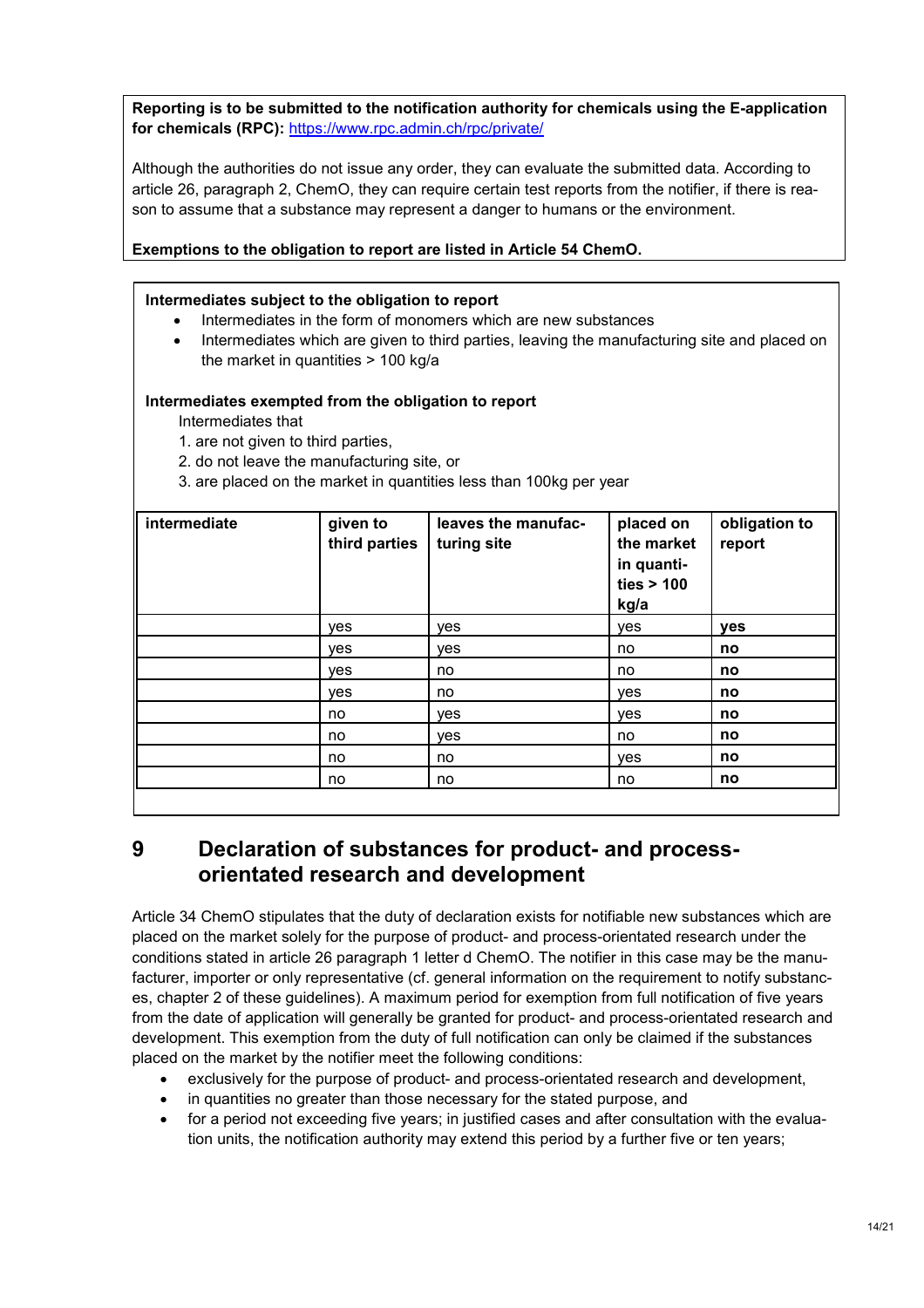ChemO defines product- and process-orientated research and development as the continuing development of a substance, during which tests are conducted in pilot or production plants in order to develop the production process or to test the applications of the substance (article 2 paragraph 2 letter m ChemO).

Applications for exemption must be made to the notification authority for chemicals in good time, i.e. at least 30 days before the notifier intends to place the substance on the market for the first time, so that the office has enough time to examine the dossier and the situation.

Article 2 paragraph 2 letter m and article 26 paragraph 1 letter d ChemO states that substances intended for research and development purposes may be distributed in the quantity required for the intended purpose for a maximum period of five years from the date on which they are first placed on the market. The quantity must be justified. After the five-year exemption period expires, these substances are subject to full notification if no prolongation demand is submitted. The notifier must write the accompanying letter in an official language (German, French or Italian) and submit it on paper or electronically with certified signature (certified signature act, RS 943.03). The official language used by the notifier determines the language in which correspondence between it and the authority will be written. The other documents in the dossier may be written in English instead of an official language.

#### Submit the declaration documents as a IUCLID export file.

According to article 35, paragraph 2, ChemO, the declaration must include the following data and documents:

a. name and address of the manufacturer;

b. if the manufacturer has imported the substance: name and address of the foreign manufacturer;

c. the key information for identifying the substance;

d. the uses;

- e. the expected quantity of the substance to be placed annually on the market in Switzerland;
- f. the intended classification and labelling;
- g. the research programme and a list of recipients of the substance;
- h. for dangerous substances or PBT or vPvB substances: a proposed safety data sheet.

Enter the research programme into section 1.9 and the list of recipients of the substance into section 1.8 Recipients (under 1 General Information) of IUCLID.

If there is reason to assume that a certain substance which, according to article 26 paragraph 1 ChemO above, does not have to be notified could pose a risk to humans or the environment, the notification authority for chemicals will, at the request of an evaluation unit, require the manufacturer to submit certain test reports. The requirements that these test reports have to meet must not exceed the scope of the technical dossier as defined in annex 4, section 8, letter a, section 9, letter a and section 10, letter a, ChemO (article 26, paragraph 2, ChemO).

According to article 41, ChemO, the authorities have a period of 30 days in which to examine the application. The period<sup>4</sup> begins on the day after the application is received by the notification office. It ends at the end of the last day of the period.

If the notification authority for chemicals does not decide to accept the notification or does not comment materially on the declaration within 30 days, the substance may be placed on the market once this period expires (article 41 letter b ChemO). If the authorities request supplementary data or documents, the 30-day period starts again.

Once the procedure has been completed, the notifier will receive an invoice for the processing fee. The fee is determined by the amount of work performed by the authorities and is based on the ChemGebV (500 CHF).

A duty to provide updated information also applies to declarations (article 46, ChemO): accordingly, the notification authority must be informed immediately in writing in the event of any changes to the above-mentioned compulsory information for declarations (article 35, paragraph 2, ChemO).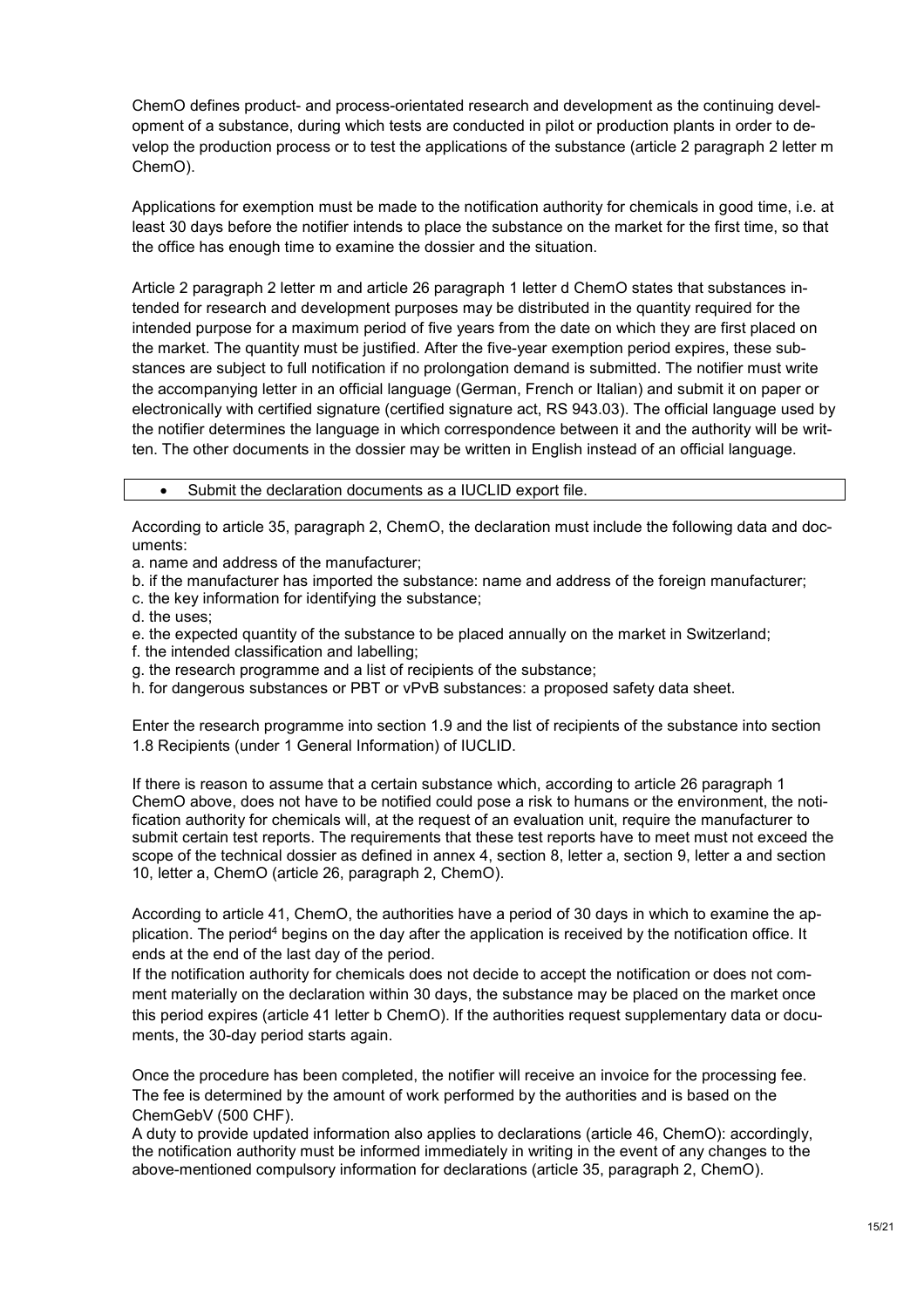# **Annex I.**

- **1. Technical dossier: General provisions** 
	- The information in the technical dossier must be submitted as a IUCLID export file).
	- **Preferably, upload it using the E-application for chemicals (RPC):** https://www.rpc.admin.ch/rpc/private/.
	- Information required by annex 4, sections 7-10 ChemO depend on the substance quantity placed on the market.

**Generally, and independently of the quantities placed on the market in Switzerland, all available information must be provided** (such as the chemical safety report and the robust study summaries).

#### **2 General notifier information**

2.1 The identity of the notifier is to be indicated, in particular:

a.Name, address, telephone number and e-mail address;b.Contact person;c.Location of the notifier's production site(s), as appropriate.

2.2 If the notifier is an only representative, the following information is to be additionally provided:

a.Name and address of the foreign manufacturer;

b.Location of the production site(s);

c.Authorisation from the foreign manufacturer stating that it has designated the notifier as its only representative;

d.Names and addresses of the importers represented;

e.the substance quantities that each importer expects to import annually.

#### **3 Identification of the substance**

The following information on the substance is to be provided:

a.data specified in Section 2 of Annex VI to the REACH Regulation;

b.for nanomaterials: data on composition and, where available, surface coating and surface functionalisation.

#### **4 Information on manufacture and use**

The following information is to be provided:

a.the estimated overall quantity to be placed on the market by the notifier in the calendar year of the notification;

b.the quantities for the notifier's own use;

c.the form or physical state in which the substance is made available;

d.a brief description of the identified use(s);

e.information on waste quantities and composition of waste resulting from manufacture of the substance, the use in objects and identified uses;

f.uses advised against (Section 1.2 of the safety data sheet).

#### **5 Classification and Labelling**

The following is to be indicated:

a.the classification of the substance in accordance with Article 6 for all hazard classes and categories in the CLP Regulation; if no classification has been given for a hazard class or differentiation of a hazard class, the reasons are to be provided;

b.the labelling of the substance in accordance with Article 10;

c.any specific concentration limits resulting from the application of Article 10 of the CLP Regulation.

#### **6 Guidance on safe use**

The following information is to be provided; it must be consistent with that in the safety data sheet, where such a safety data sheet is required in accordance with Article 19:

a.first-aid measures (safety data sheet, No. 4);

b.fire-fighting measures (safety data sheet, No. 5);

c.accidental release measures (safety data sheet, No. 6);

d.handling and storage (safety data sheet, No. 7);

e.transport information (safety data sheet, No. 14);

f.exposure controls/personal protection (safety data sheet, No. 8);

g.stability and reactivity (safety data sheet, No. 10);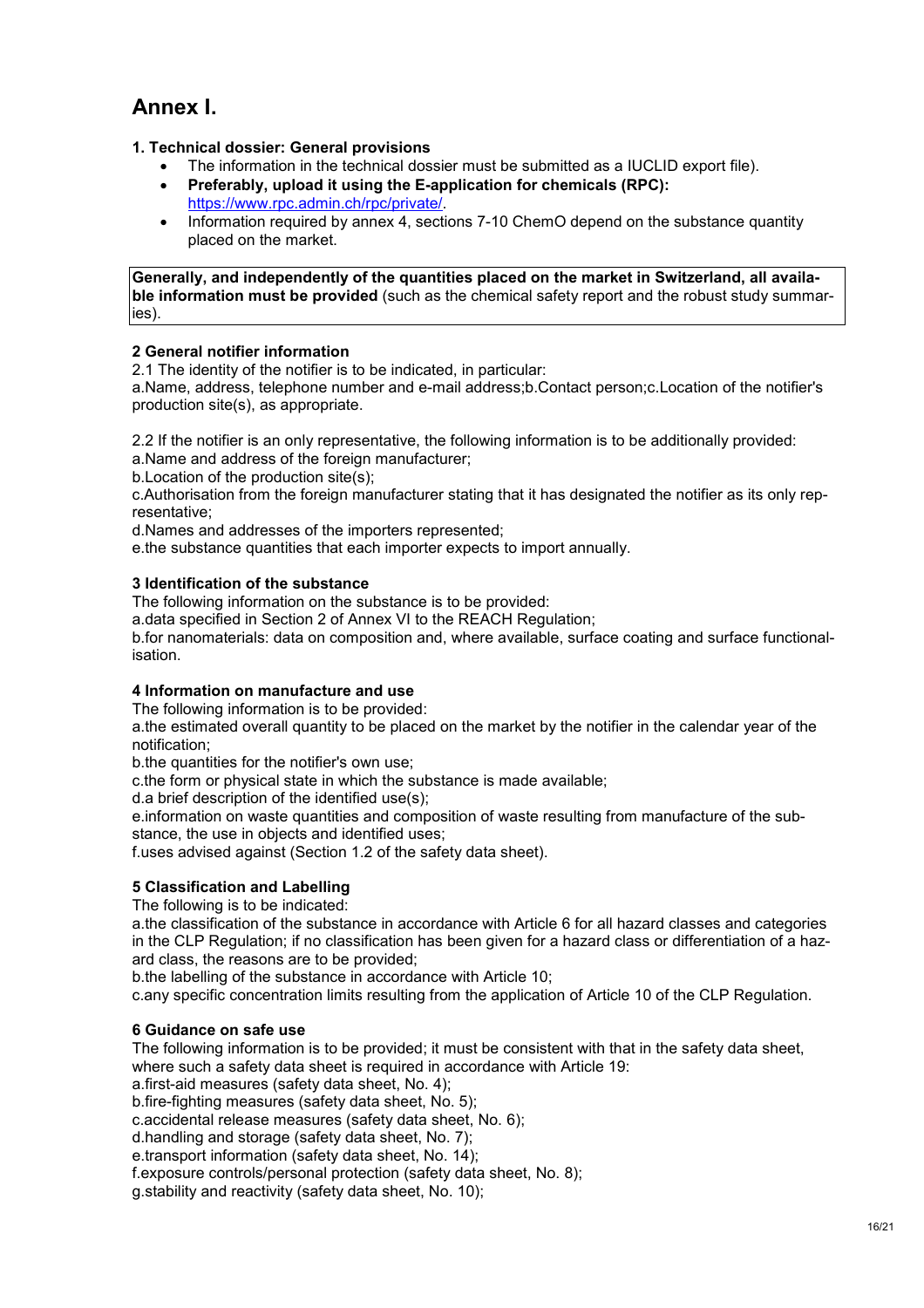h.disposal considerations: information on recycling and methods of disposal for industry and for the public (safety data sheet, No. 13).

#### **7 Information on exposure (1-10 tonnes per year)**

For substances where the quantity placed on the market is between 1 and 10 tonnes per year, the following information on exposure is to be provided:

a.Main use categories:

1.professional use,

2.industrial use,

3.private use;

b.Specification for industrial and professional use:

1.use in a closed system,

2.use resulting in inclusion into or onto matrix,

3.non-dispersive use by a restricted number of persons, 4dispersive use;

c.Significant routes of exposure:

1.human exposure: oral, dermal and inhalatory,

2.environmental exposure: water, air, solid waste and soil,

3.pattern of exposure: accidental/infrequent, occasional or continuous/ frequent.

#### **8 Information on physicochemical properties**

The following information is to be provided:

a.for quantities placed on the market of 1 tonne per year or more:

1.robust study summaries with regard to the information specified in Section 7 of Annex VII to the REACH Regulation,

2.for nanomaterials: the particle form and mean particle size and, where available, the number size distribution, specific surface area by volume and aggregation status;

b.for quantities placed on the market of 100 tonnes per year or more: in addition to the information specified in letter a, robust study summaries with regard to the information specified in Section 7 of Annex IX to the REACH Regulation.

#### **9 Toxicological information**

Robust study summaries are to be provided with regard to the following information:

a.for quantities placed on the market of 1 tonne per year or more: the information specified in Section 8 of Annex VII to the REACH Regulation;

b.for quantities placed on the market of 10 tonnes per year or more: in addition to the information specified in letter a, the information specified in Section 8 of Annex VIII to the REACH Regulation; c.for quantities placed on the market of 100 tonnes per year or more: in addition to the information specified in letters a and b, the information specified in Section 8 of Annex IX to the REACH Regulation;

d.for quantities placed on the market of 1,000 tonnes per year or more: in addition to the information specified in letters a-c, the information specified in Section 8 of Annex X to the REACH Regulation.

#### **10 Ecotoxicological information**

Robust study summaries are to be provided with regard to the following information:

a.for quantities placed on the market of 1 tonne per year or more: the information specified in Section 9 of Annex VII to the REACH Regulation;

b.for quantities placed on the market of 10 tonnes per year or more: in addition to the information specified in letter a, the information specified in Section 9 of Annex VIII to the REACH Regulation; c.for quantities placed on the market of 100 tonnes per year or more: in addition to the information specified in letters a and b, the information specified in Section 9 of Annex IX to the REACH Regulation;

d.for quantities placed on the market of 1,000 tonnes per year or more: in addition to the information specified in letters a-c, the information specified in Section 9 of Annex X to the REACH Regulation.

#### **11 Omission of certain tests**

Certain tests specified in numbers 8-10 may be omitted if, according to the criteria specified in Annex XI to the REACH Regulation: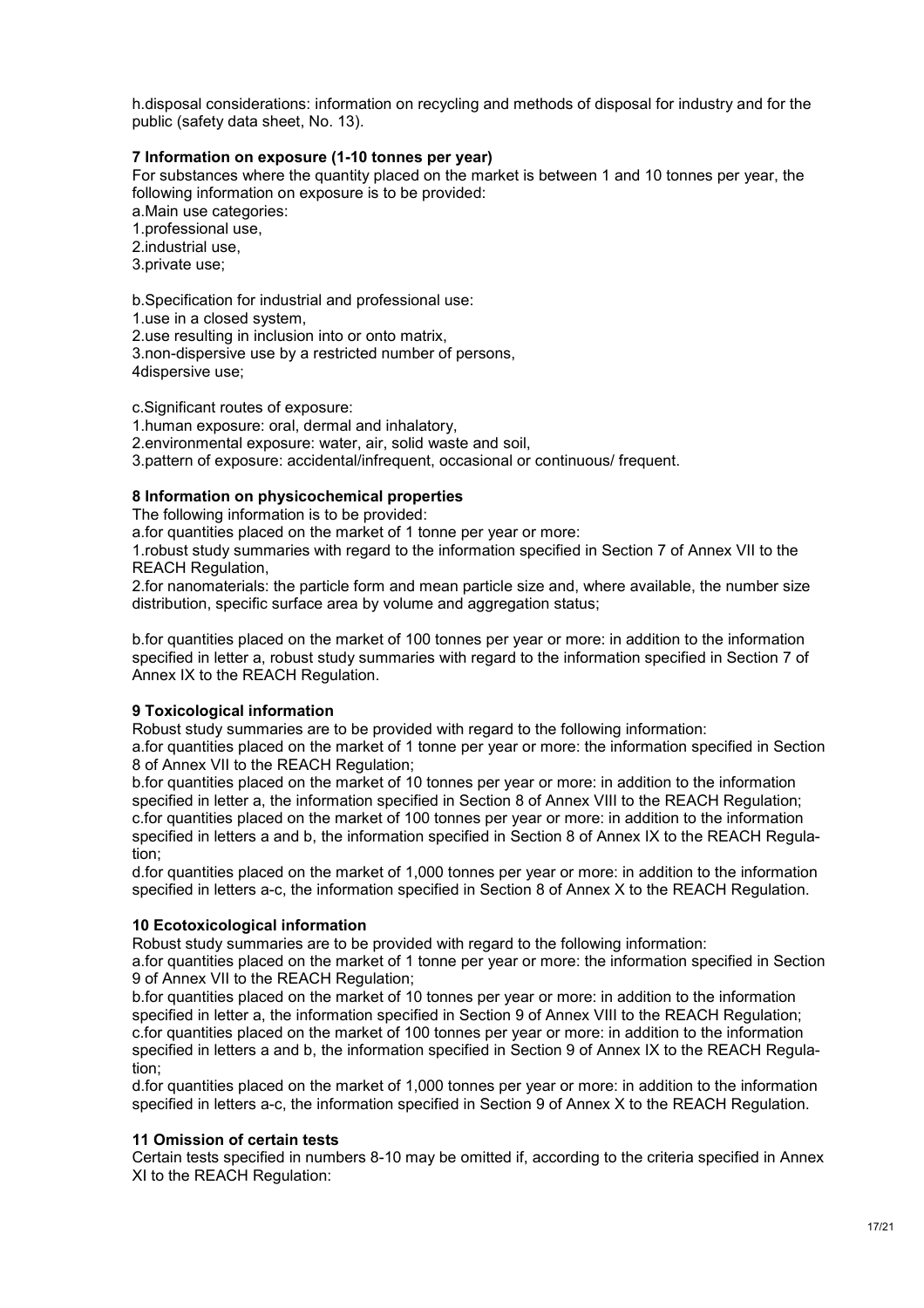a.testing does not appear scientifically necessary;b.testing is technically not possible;c.the exposure assessment makes it possible for certain tests to be omitted.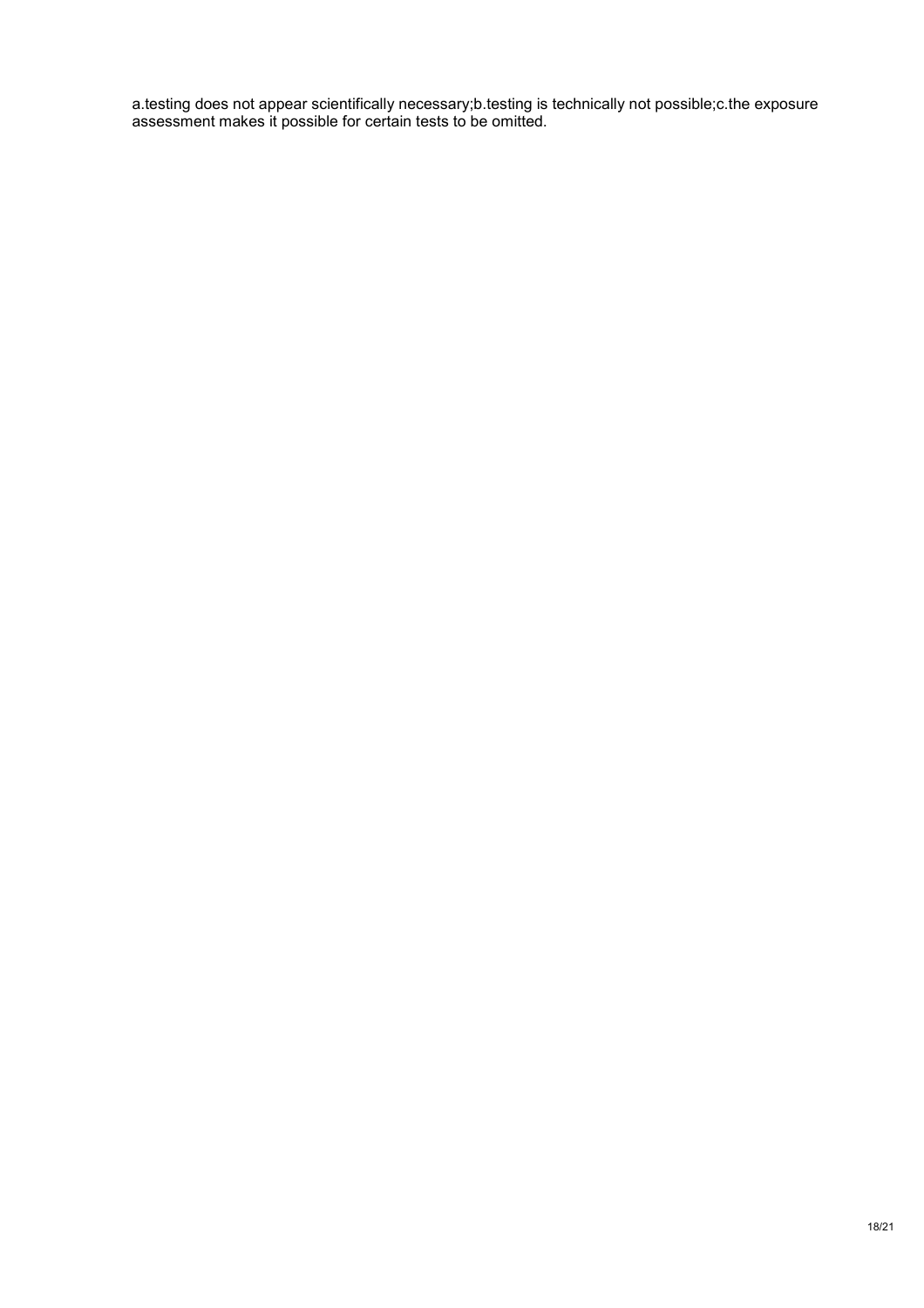### **Annex II.**

Fees (CHF) for the notification of new substances (all fees shown in Swiss francs)

### **II. 1 Notification pursuant to Article 24 ChemO (before the substance is placed on the market for the first time in Switzerland)**

| Notification for a quantity (CH) of | Fee: 2000                                    |
|-------------------------------------|----------------------------------------------|
| 1 ton or more up to 10 tons per     | Fee range (ChemGebV):                        |
| year                                |                                              |
|                                     |                                              |
|                                     | $500 - 8000$                                 |
| Notification for a quantity (CH) of | Fee: 4000                                    |
| 10 ton or more up to 100 tons per   | Fee range (ChemGebV):                        |
| year                                | $1000 - 13000$                               |
|                                     |                                              |
|                                     | according to work required in the individual |
|                                     | case                                         |
| Notification for a quantity (CH) of | Fee: 6000                                    |
| 100 ton or more up to 1000 tons     | Fee range (ChemGebV):                        |
| per year                            | $2000 - 25000$                               |
|                                     |                                              |
|                                     | according to work required in the individual |
|                                     | case                                         |
| Notification for a quantity (CH) of | Fee: 8000                                    |
| 1000 tons or more per year          | Fee range (ChemGebV):                        |
|                                     | $2000 - 25000$                               |
|                                     |                                              |
|                                     | according to work required in the individual |
|                                     | case                                         |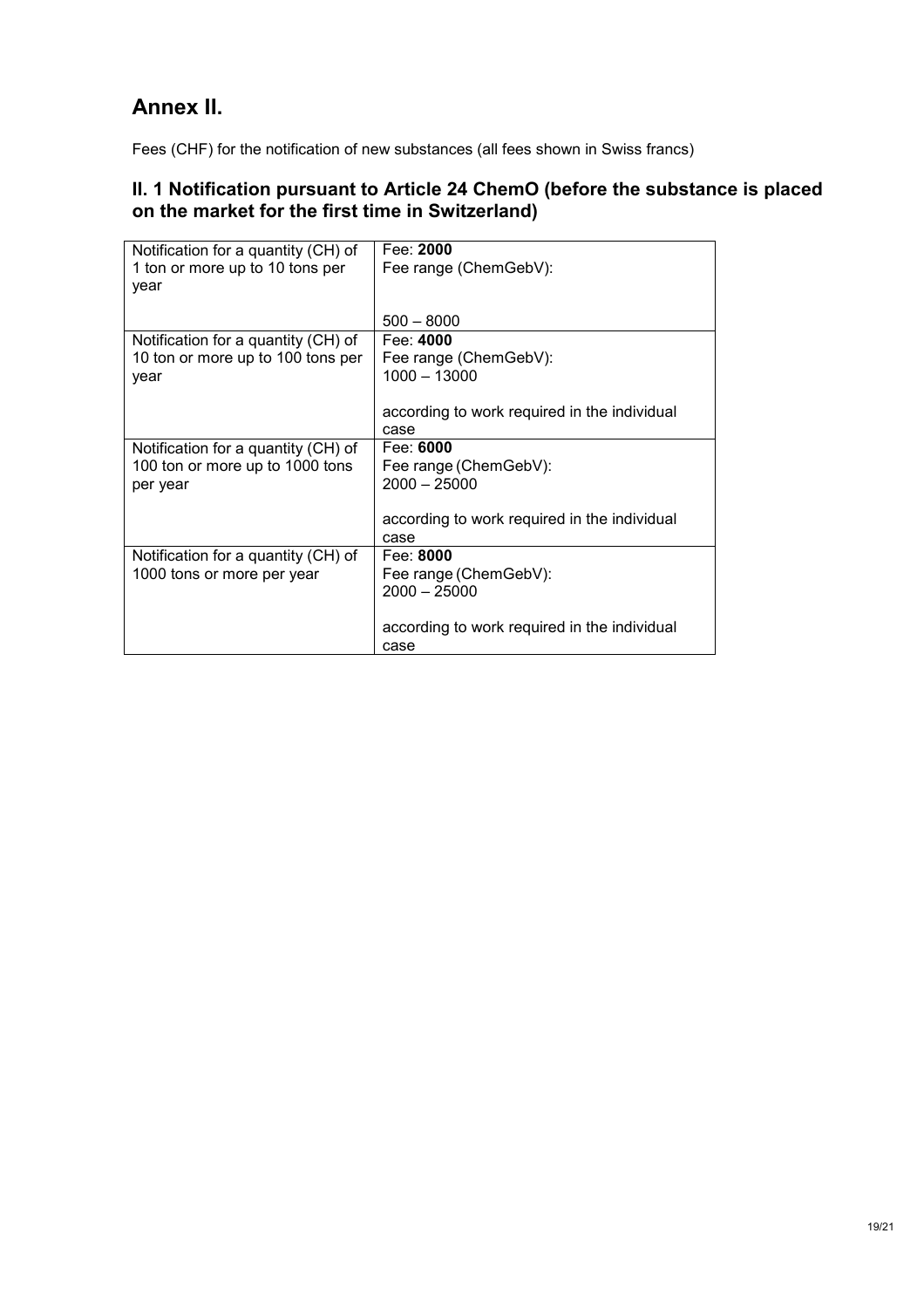### **II. 2 Additional data and test reports pursuant to Article 47 ChemO**

| substance quantity placed on the market of 10<br>tonnes or more per year:<br>Information according to<br>Annex 4, section 9, letter b and section 10, letter<br>b, as well as a chemical safety report according to<br>article 28                    | No legal deadlines: processing times according to<br>the capacity of the authorities<br>Fee:<br>- change in CH quantity from 1 ton to 10 tons per<br>year: 2000<br>Fee range (Chemical Fee Ordinance,<br>ChemGebV, SR 813.153.1): 1000 - 12000                                                                                                                                                                                                                                                                                                                                                                                 |
|------------------------------------------------------------------------------------------------------------------------------------------------------------------------------------------------------------------------------------------------------|--------------------------------------------------------------------------------------------------------------------------------------------------------------------------------------------------------------------------------------------------------------------------------------------------------------------------------------------------------------------------------------------------------------------------------------------------------------------------------------------------------------------------------------------------------------------------------------------------------------------------------|
|                                                                                                                                                                                                                                                      | Determined by work required in the individual<br>case                                                                                                                                                                                                                                                                                                                                                                                                                                                                                                                                                                          |
| substance quantity placed on the market of 100<br>tonnes or more per year:<br>Information according to<br>Annex 4, section 8, letter b, section 9, letter c,<br>section 10, letter c, as well as a chemical safety<br>report according to article 28 | No legal deadlines: processing times according to<br>the capacity of the authorities<br>Fee:<br>- change in CH quantity from 1 ton to 10 tons per<br>year: 2000<br>- change in CH quantity from 1 tonne to 100<br>tonnes per year: 4000<br>- change in CH quantity from 10 tonnes to 100<br>tonnes per year: 2000<br>Fee range (ChemGebV): 1000 - 23000                                                                                                                                                                                                                                                                        |
|                                                                                                                                                                                                                                                      | Determined by work required in the individual<br>case                                                                                                                                                                                                                                                                                                                                                                                                                                                                                                                                                                          |
| substance quantity placed on the market of 1000<br>tonnes or more per year:<br>Information according to<br>Annex 4, section 9, letter d, section 10, letter d,<br>as well as a chemical safety report according to<br>article 28                     | No legal deadlines: processing times according to<br>the capacity of the authorities<br>Fee:<br>- change in CH quantity from 1 ton to 10 tons per<br>year: 2000<br>- change in CH quantity from 1 tonne to 100<br>tonnes: 4000<br>- change in CH quantity from 1 tonne to 1000<br>tonnes per year: 6000<br>- change in CH quantity from 10 tonnes to 100<br>tonnes: 2000<br>- change in CH quantity from 10 tonnes to 1000<br>tonnes per year: 4000<br>- change in CH quantity from 100 tonnes to 1000<br>tonnes per year: 2000<br>Fee range: (ChemGebV) 1000 - 23000<br>Determined by work required in the individual<br>case |